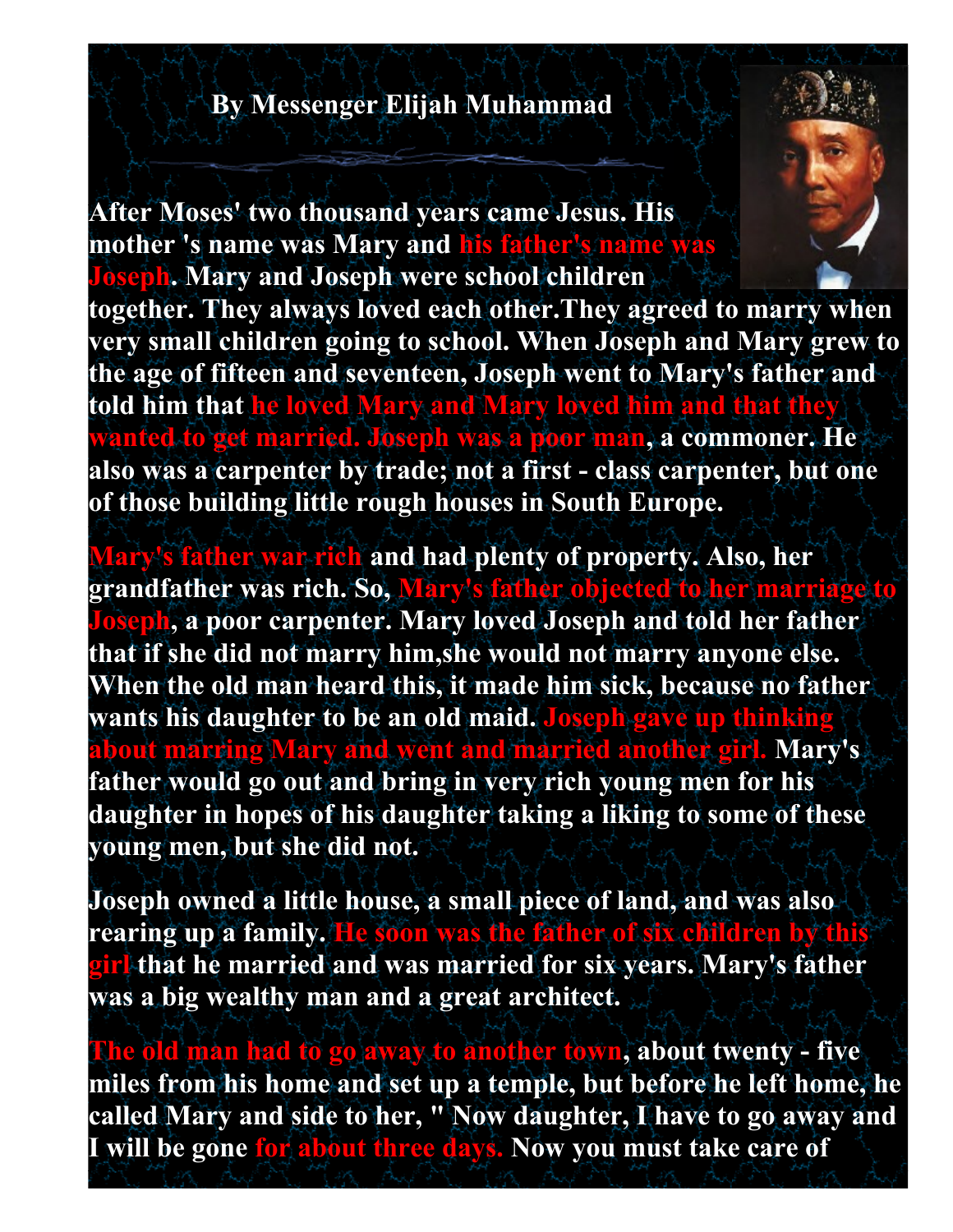**everything until I return. You must feed and water all of the livestock. " ( The old man had plenty of cattle. ) He also said to Mary : "I want you to wear my old clothes and put on some false whiskers so that the people when they see you going down to feed the stock, they will think you are me an no one will say anything to you.**

**After the man leaves on his journey, a great dust storm comes up, which made it very dark. This kind of storm comes up twice a year. During this storm, Mary be - comes frightened and sends a message to Joseph, telling him that her father had gone away and that he would be away for three days. That she was left to feed and water all of the livestock and that she was alone and was a little afraid. She asked Joseph to come over and help her to take care of everything and the he would be company for her. Joseph tells his wife that he has to go off on a little business. He came over to Mary's house and she tells him of the costumes of her father what she would wear when she goes out to feed the livestock.**

**Joseph said, " Give me the old man's costume and when anybody sees us, they will think I am the old man with you." Joseph gets the team ready and Mary gets in with him to feed the livestock. The next day Joseph comes back and stays with Mary and helps her to feed and take care of the livestock.**

**ber came back and asked his daughter, " How 's everything ?" She said, :"All right, Father."**

**So after three months the old man noticed Mary was growing larger than usual. He said to Mary, "What is the matter with you fattening so fast? Are you eating more than you should ?" Mary said, "No, Father, I am not eating more than I should." The old man called Mary again and said "Mary,there is something the matter with you. Look how large you are. What are you doing?" Mary no longer could hide it, so she told him the truth.**

**She said to him, "Father ,do you remember when you went off to set**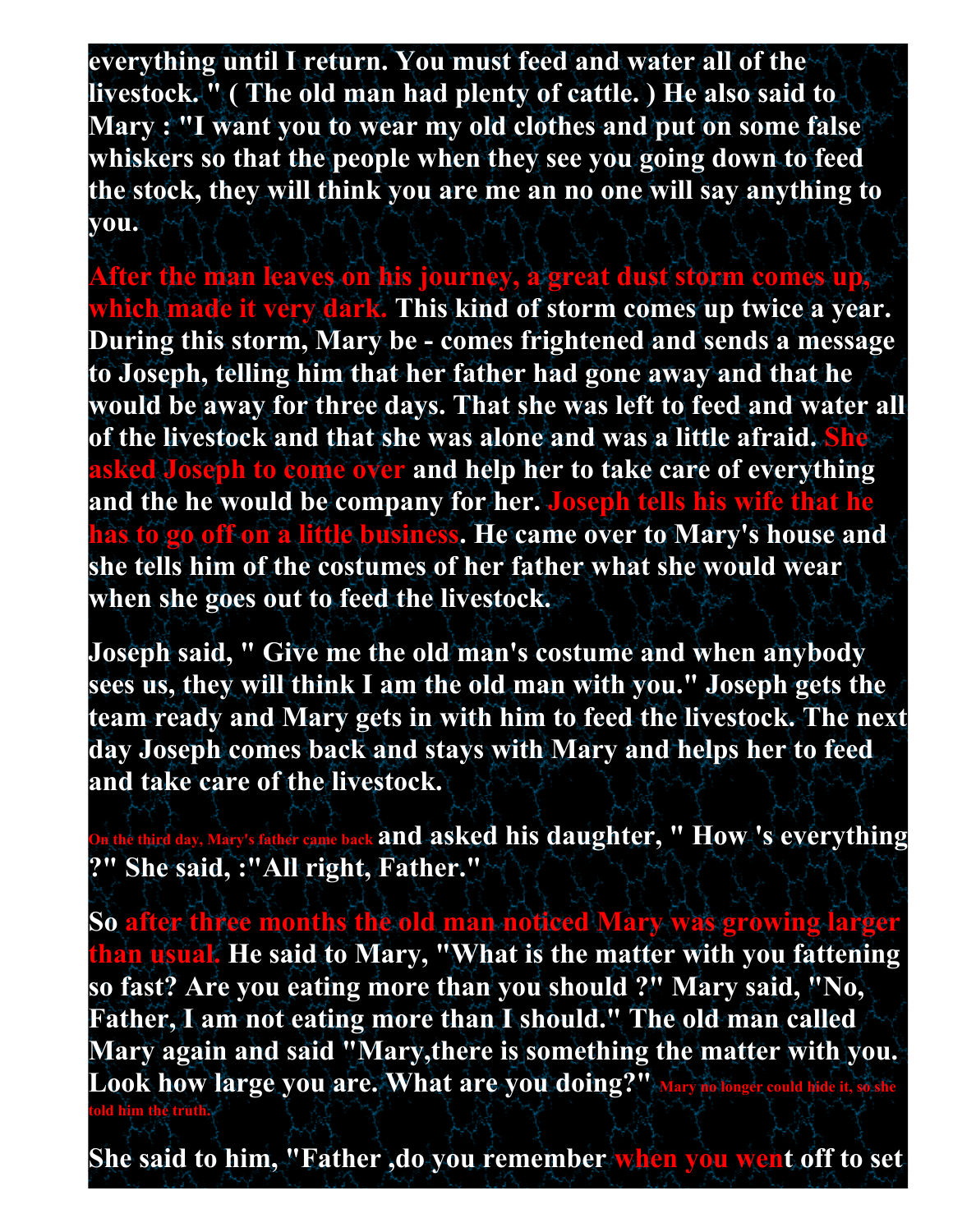**up a temple and were gone for three days some time ago and left me to attend the livestock? Well, I was afraid because of a dust storm and sent for Joseph to come over and help me.Well, he came and did help me feed the stock." The old man said, "Yes, and he fed them, too." She said to him, "Do you remember Joseph and me were trying to get you to let us marry when we were young and you would not allow us?**

**Now this is what happened and I shall send for Joseph and let him tell you for himself." An old woman had already been to Joseph and told him that the child Mary was carrying was his child and the child would be a wonderful child, a prophet and teacher. She told him**  <mark>t the child was his, but J</mark>

**But this woman knew because she was a prophetess, or what we call a medium. She told him his name was in the Holy Qur'an and that he should take care of him and that the authorities would seek the child's life.**

**Joseph went and told Mary the good news that the old woman had told him concerning the child. Then Joseph went to Mary's father. By this time the old man was real sick because Mary was growing larger and larger everyday. He was in bed and had just pulled all of the whiskers out of his chin. Joseph said to the old man: "I will tell you about the whole thing, then you can kill me right here. Mary and I always loved each other, even when we were going to school and promised to marry when we were old enough. I came to you and asked you for Mary's hand but you would not give her to me. Now this is what happen. I am the father of the child that Mary is carrying but remember that the child is going to be a great man, a prophet and teacher. His name can be found in the history of the Holy Qur'an. Now remember, you must not tell anyone about this because of the authorities. If they knew this they would kill the child. So keep your mouth shut about this. Now you can kill me if you want to. I have told you the truth."**

**The last month of Mary's pregnancy drew near but the authorities did not know what time the child would be born. So the same**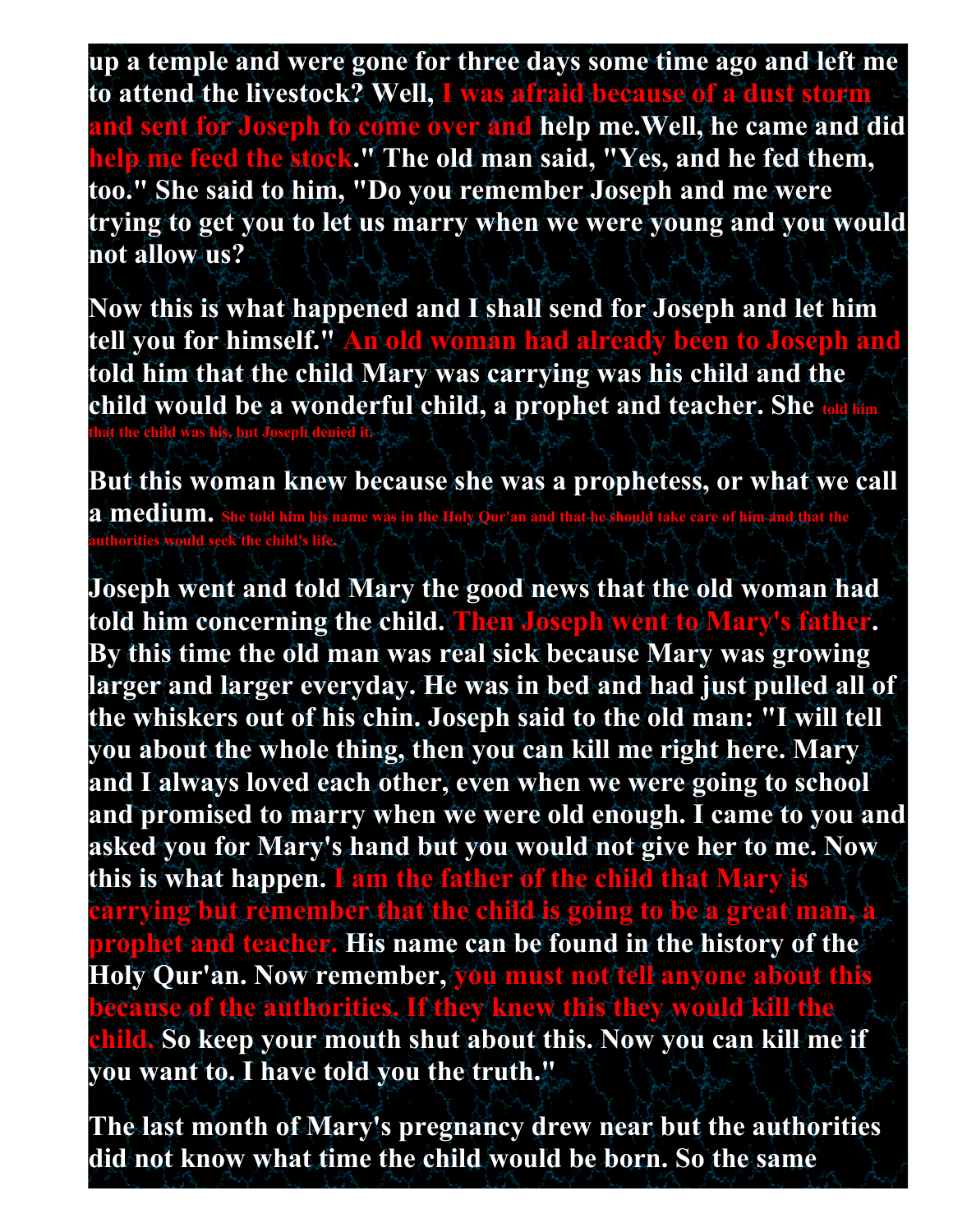**medium that told Joseph of the child also went and told the authorities but no one knew which day the child would be born, although they knew the week. The authorities had a committee to go around and take a census of all the pregnant women and when they would give birth.This committee checked everyone who was pregnant.When the week came that Jesus would be born,the authorities had given orders that all boy babies born in that week should be killed. Joseph came and took charge of Mary himself. All men over in Asia are taught how to take care of their wives and perform this duty of their wives.**

**In case they don't care for a wet nurse, the girls are also taught about midwifery when still very young.**

**Mather had plenty of livestock and ordered stalls to be built. Joseph took one of the stalls and filled it in all around the inside and put a bed in the center for Mary ( this is the manger that the Bible speaks about where Jesus was born ). To look at the stalls from the outside, it appeared as if it was just a stall filled with hay for the animals. In this way he concealed Mary from the authorities. He brought her food and water every day. In that week when the authorities were expecting Jesus to be born, they sent the committee around to those who had a list of who would give birth that same week. When they came to Mary's father's house, they knocked on the door and the old man went and met them. They said to him,"Where is the woman who gave birth this week?" Doesn't she stay here?"The old man said "What woman?" They said, "The one that was with child." He said , "Oh, I know what you are talking about. The woman that was here some time. She was only visiting here," the old man said. She has returned to her home in Egypt. " They said, "Oh, she was just visiting?" The old man said, "Yes that is all. "**

**Joseph came daily with water and food to Mary and to see the baby. He fooled his wife by telling her that he had a job building a house. This was how Jesus was born.**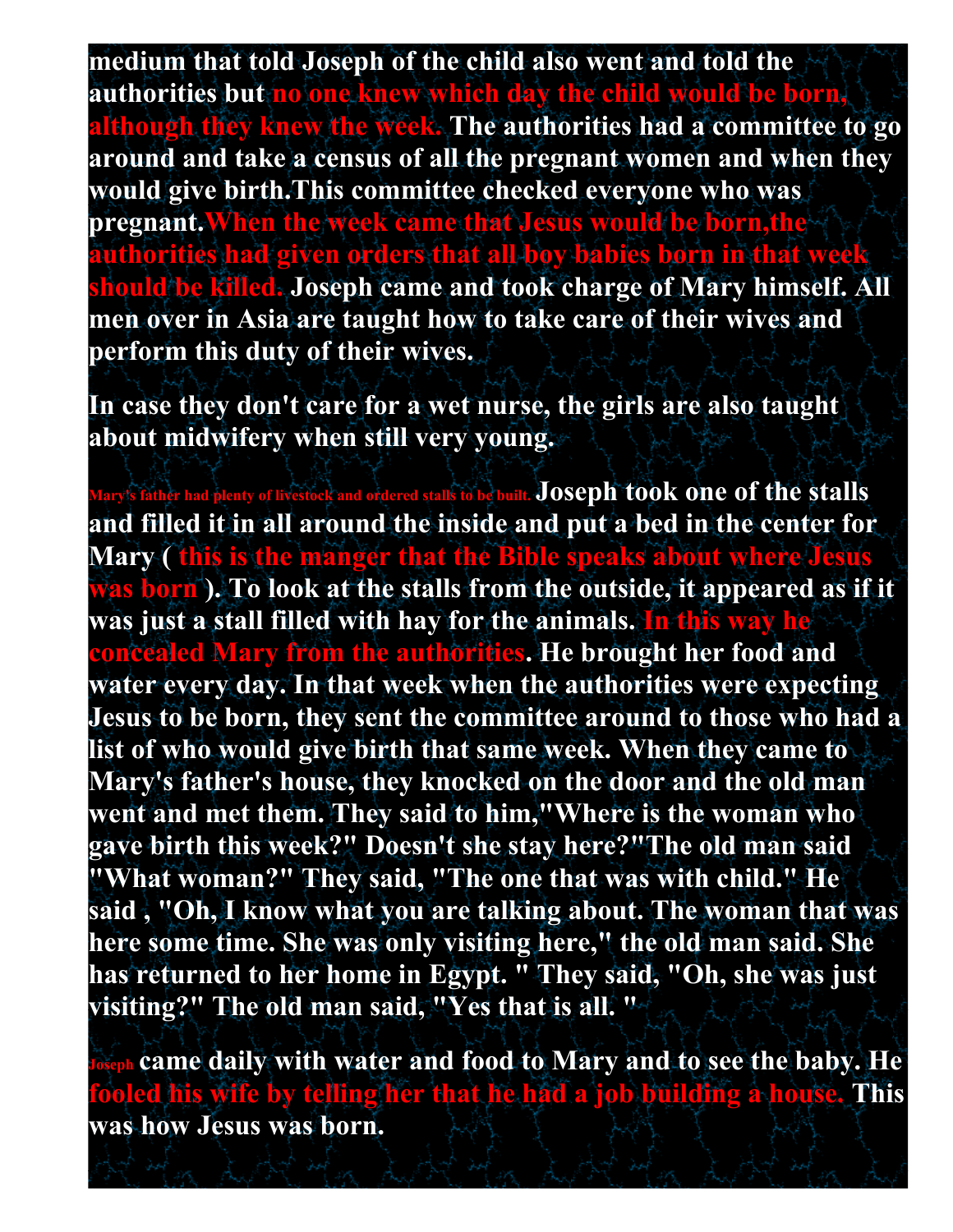**After a few days and as soon as Mary was able, Joseph told her that he would have to send her and the child away to his people down in Egypt. Joseph gets himself and Mary all prepared to leave for** 

 $\mathbf{ Egypt}_{\bullet}$  At a certain time of the year in Palestine where they were living a dark cloud c

**When this kind of cloud comes up, one cannot see so well. It was the kind of cloud that Joseph waited for. Under the darkness of this stormy cloud, Joseph mounted Mary and her baby on the back of an Away they went for the camel station. The ass (or donkey) knew the route under the darkness of the storm cloud. (the camel station is where camels are for hire. ) Over at home (Asia) we have camel stations. They are called mail camels. The camel is very sensitive and a fast runner. The mail camels go from forty to fifty miles per hour and it was one of the mail camels they hired. From Jerusalem to Cairo, Egypt was about six hundred miles. The camel knew the route well. He travels it daily. Nothing is necessary except to tell the camel where you want him to go and he will go right direct to the place. They have comfortable seats on their backs. Joseph had provided Mary with money and everything. So he mounted her and Jesus on the mail camel, and told the camel to take them to Cairo, Egypt, as fast as possible. Off they went and Joseph and the ass returned home.**

**Mary Equipmed Equipped at Cairo: When Jesus was about the age of five, his mother put him in school. A very intelligent child in school he was. He finished school at the age of twelve. He took courses in astronomy, geometry,and all other branches of sciences. There was an old man who had learned that Jesus was born and he wanted to see Jesus and must see him at any price. He knew what Jesus was going to be and how the authorities were going to seek him and try to destroy him. This old man wanted to get to Jesus and teach him how to stay out of the way of those who would seek to kill him. This old man's lesson that he wanted to teach Jesus was about the Radio in the Head." This old man knew it. It is called Radio in the Head because with this great wisdom you can hear as distinctively as one can hear over a wire or like the present radio.**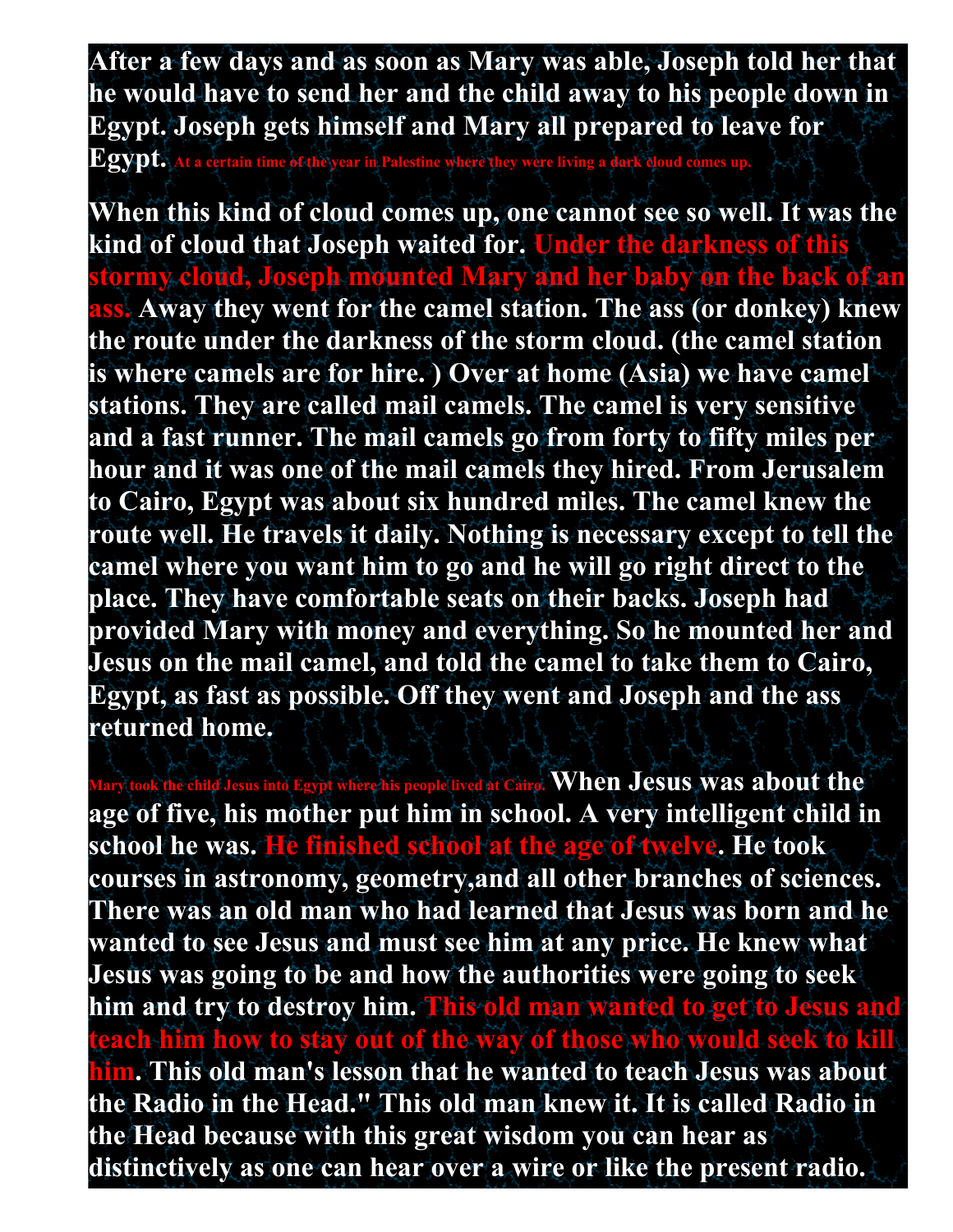**The man actually hears what other men think or say in their heads. Jesus must know this wisdom. The old man goes and gets on the road that Jesus uses to come and go to school, but he must see him alone.The first day the old man watched the boys come from school with Jesus. When Jesus got out of school, he and the other boys would be together. The old man could not get to talk with Jesus. He goes back and says, "I will come back tomorrow. I will get right in front of him and fall across his path." The next day the old man looking for Jesus saw him and the other boys coming alone. Jesus was talking about his lessons and was teaching another boy his algebra.**

**The old man pretended to the boys that he was looking for a certain street number and Jesus heard him asking the boys the number, and the number he called was just a few doors from his home. Jesus said,"I know where you want to go." The other boys went home and left the old man and Jesus together. The old man said to Jesus, "I heard you talking about algebra. You are a very smart boy. I have a grandson and he is studying the same course. I would like for you to come over and teach him his lesson as you could help him a lot." Jesus said,"Yes, I will." This just suited Jesus. He liked to teach someone something.**

**The old man did not have anyone for Jesus, nor did he care about the number that Jesus was taking him to. He said to Jesus, "Do you know who you are and what your name is?" Jesus said, "Yes my name is Jesus, and I don' t know any more than that. I believe that I will be a great man someday." "Yes,"said the old man. "Your name is in the Qur'an. Have you seen it there? You are that man. I am not looking for a number. I was looking for you.** That e something t **because as soon as you finish school, you will leave home and you are going to Europe to the Adamic Civilization to teach.** 

**Also you must know how to take care of yourself because they will try to kill you."**

**The next day the old man goes and gets himself onto the path Jesus uses. It just so happened that Jesus was all alone this day, walking behind his classmates, so the old man was very glad.. He walked with Jesus toward his mother's house and this time he gives his first**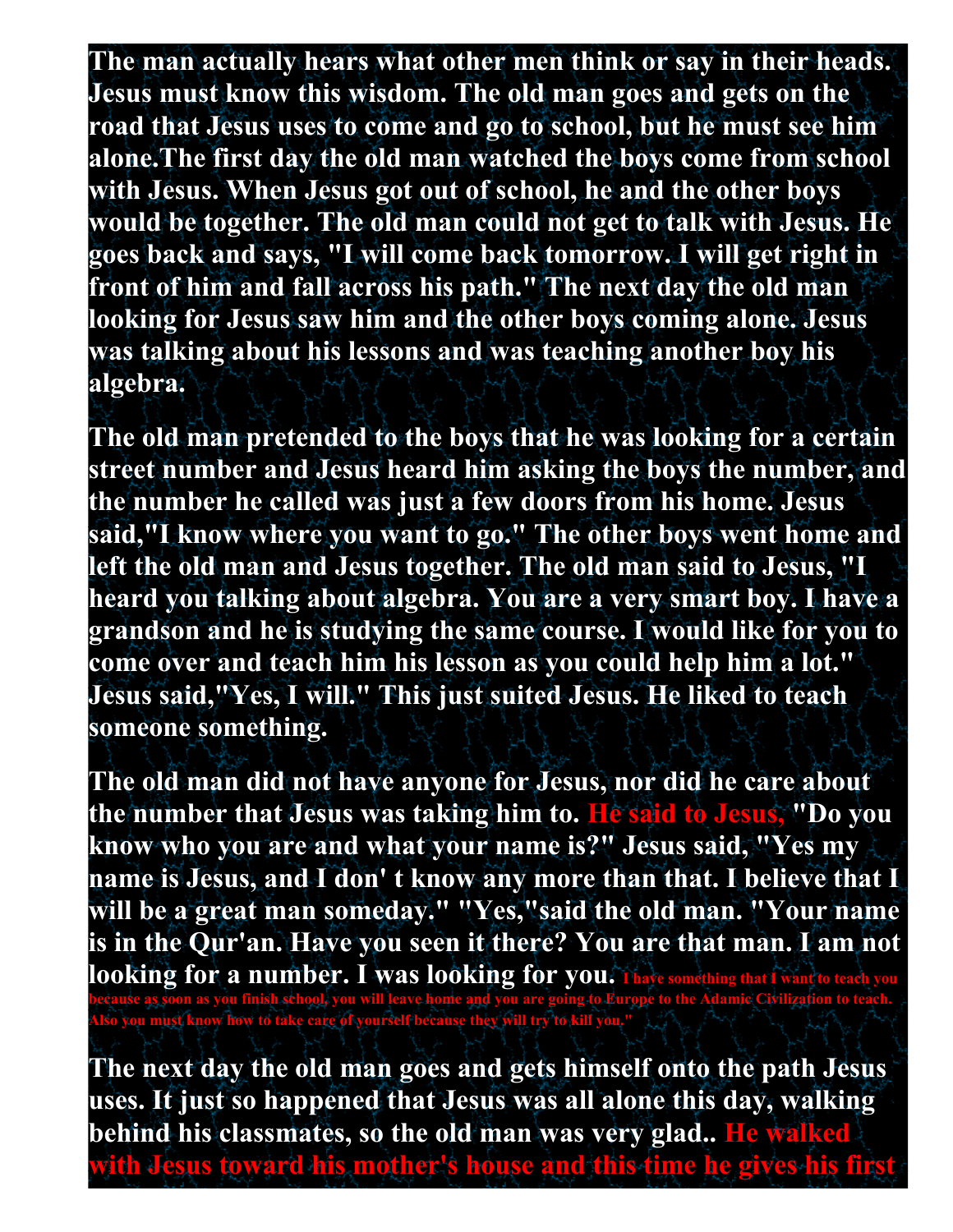**lesson about receiving messages ( Radio in the Head ). It was**  $\epsilon$ **for Jesus to learn anything. He learned it within three days. Then the old man said to him, "Now you can go anywhere you want to. You can take care of yourself ; nobody can harm you now unless you let them. "**

**After Jesus finished school , he said to his mother that he was going to Europe. His mother did not want him to go. She gave him everything that she thought he wanted.** At the **him any longer. She gave him two thousand dollars the day he left to go to Europe.**

**Jesus had not gone but a few blocks before he had given the two thousand dollars away that his mother had given him. Then he left Cairo and walked six hundred miles to Europe from Jerusalem in his bare feet, teaching as he traveled. If he got hungry, he would not eat your bread unless you let him work for it. He would wash his own clothes in a lake or some place where he could find water. He never ate a meal without working for it but once, and that was one day when he walked until his feet was sore and swollen. He stopped at this woman's house that is in your Bible, by the name of Martha. Luke 10:38 says: "Now it came to pass,as they went,that he entered into a certain village: and a certain woman named Martha received him into her house." She bathed his feet and prepared him some food. This is not the only time that he was at her home.**

**He taught anywhere and everywhere that he could get the people to listen to him. He never had over twenty -five or thirty listeners at one time. He would start teaching at a place and before he could finish the authorities would be on their way after him. But he always stayed tuned in on them. As soon as they would start after him, and would get near him, he would dismiss his congregation and run for his life. They never would have killed Jesus if he had given himself up because he always knew what they were going to do before they could start. The basis of Jesus' teaching were Freedom, Justice,and Equality, or to sum it up, " The Sermon on the Mount." Jesus taught "As a man thinketh**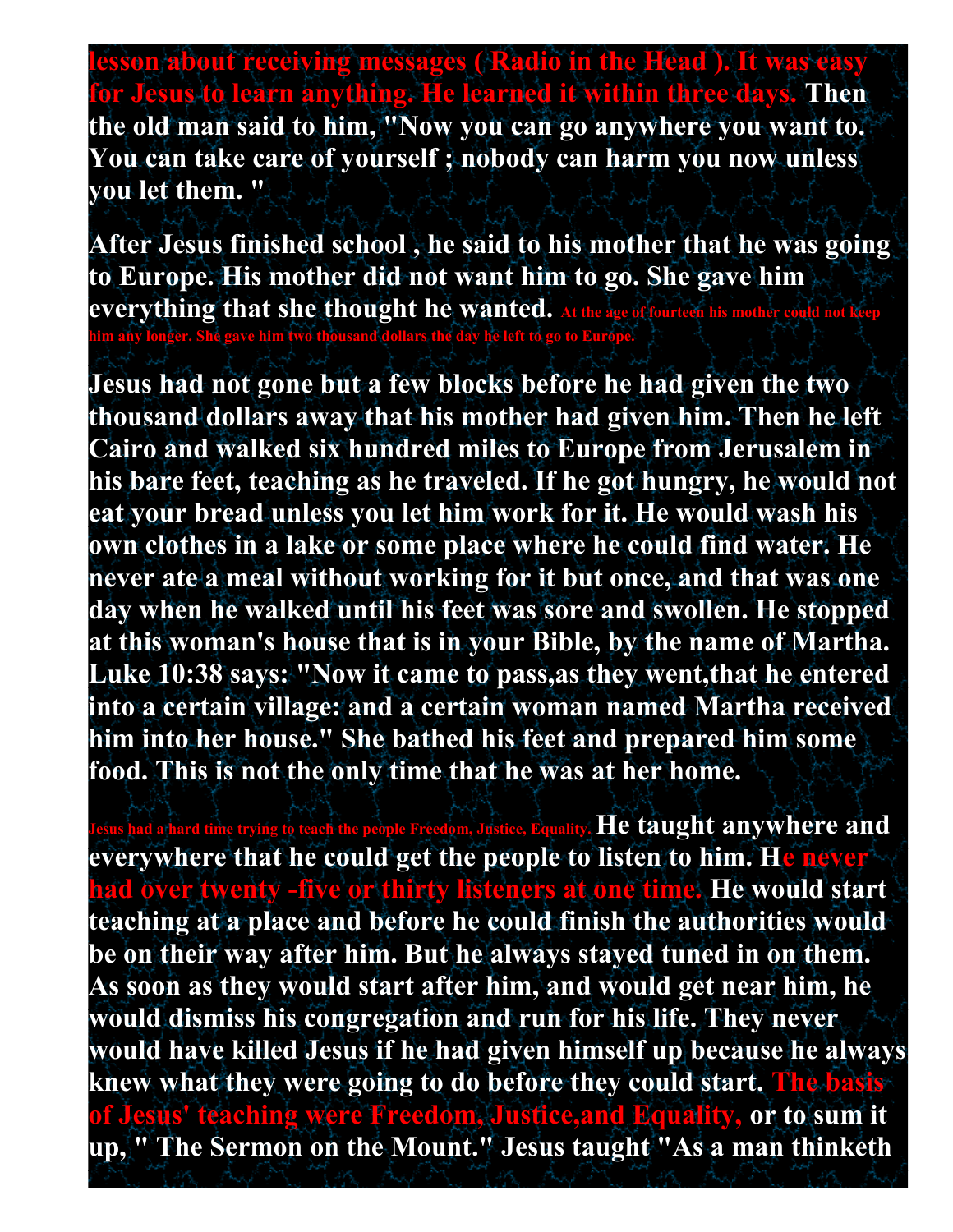**in his heart so is he." Jesus' teachings were designed to show the Adamic Race that they would eventually self - destruct because of their own evil doings and not from some avenging God in the sky ! Repent of your evil and be saved. The Beatitudes teach the principles and rules of the Kingdom of God.**

**Jesus 'constant cry was, " I come not to destroy the law but to fulfill it." To fulfill means to be in actuality. The authorities chased Jesus until he became discouraging to them. They named him Christ ( which means troublemaker ) because every time they would get there, he would be gone. Jesus taught twenty - two years on the run. Until,at last he read and understood that he was to soon : two thousand years to soon ! Jesus was two thousand years ahead of time for the teaching of freedom, justice, and equality.**

**It was raining that day. He got himself a standing place under a awning of a Jew's store and began teaching those who were stopping under the awning out of the rain. The Jew who owned the store got angry with Jesus about teaching in front of his store and asked him to leave. Jesus told him to let him teach under his awning, that the people he was teaching would buy something from him. But the Jew insisted that the people were keeping those that might buy something from seeing his goods in the showcase. But Jesus said, " I don't care. If I leave here I will lose my people who are listening to me. " He had about twenty - five there. Jesus never had over thirty five listening to him at any one time. The multitudes that the Bible speaks of only heard about Jesus from word of mouth.**

**The Jew said, " You are the man called Jesus that the authorities are looking for a long time." Jesus said, "Yes I am the one and you can call them anytime you want to." The Jew goes in and sends for the authorities, informing them that Jesus was teaching right in front of his store. "Come right over,right away, and you will catch him," he said.**

**Two officers ( policeman ) were sent to the scene. Now there was a**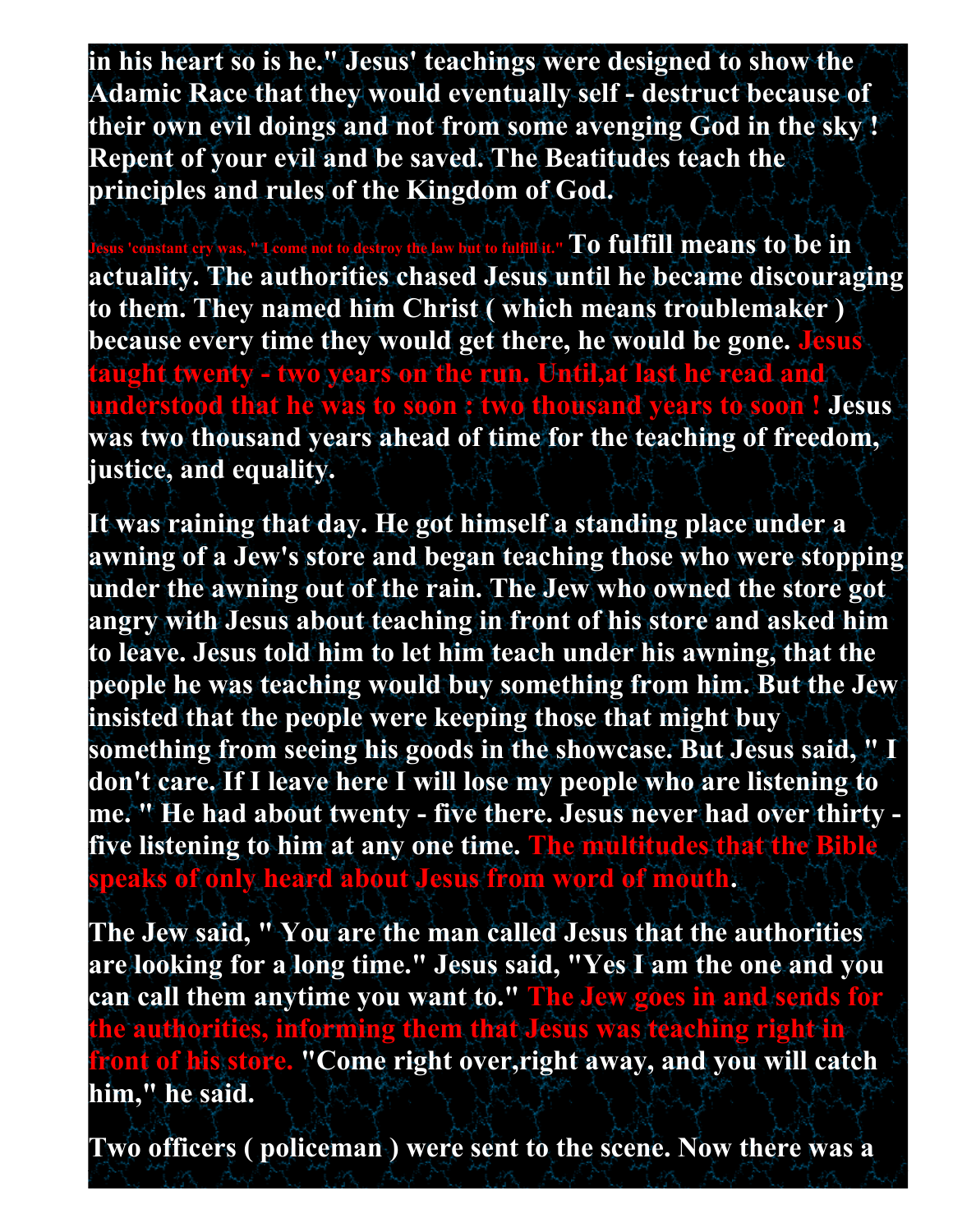**reward out for Jesus. The reward was twenty-five hundred in gold (not thirty pieces of silver) if he was brought in dead, and fifteen hundred dollars if he were brought in alive. So these two officers raced down to the old Jew's store where said Jesus was. Each of the officers wanted the reward. Jesus knew that they were coming and made no effort to leave because he intended for them to kill him. The two officers rushed up to him,one on each side of him,each man trying to be the first to lay hands on Jesus so he could get the reward because the reward would only be paid to one man. Both of the men ( officers ) came near, touching Jesus at the same time. The one on the right said Jesus was his man. The one on the left said,"No mine. I was the first to touch him". The other said, " I was the first.**

**Jesus seeing them arguing and disputing about him, said to them."Will you let me help you settle this argument and tell you who was the first man to put his hands on me?"The two officers agreed to let Jesus settle it for them."The man on the right side touched me one tenth of a second before the one on the left." So the one on the left lost the reward. The one on the right who won took Jesus and started on toward the jail. They got down the street and the officer said to Jesus,"Listen I will only get fifteen hundred dollars in gold for carrying you in alive, but if I carry you to them they are going to kill you anyway, so why not let me kill you and make the twenty -five hundred dollars as I am a poor man and have a wife and family to care for?" J**esus knew that he would be killed but did not care.

**So Jesus agreed with the officer that he would let him kill him so he could get the bigger reward. These officers were armed with a knife. The kind of knife that the hand would not slip either way on it like the present hunting knives. Jesus and the officer walked down the street where a Jew's store was vacant with boards nailed over the front to secure the safety of the store. The officer said, "Right here is all right. Now put your back against the wall and your hands up."** 

**Jesus was not afraid. He was a brave man. He put his hands up and straightened himself and put his hands straight across the storefront flat against the boards.**

*These articles are written due to the mental blindness and theological knowledge of the Bible's teaching of Jesus' birth, life, teachings and death: The making of Jesus the equal of his sender (Almighty God) and more than a prophet; and a hearer of*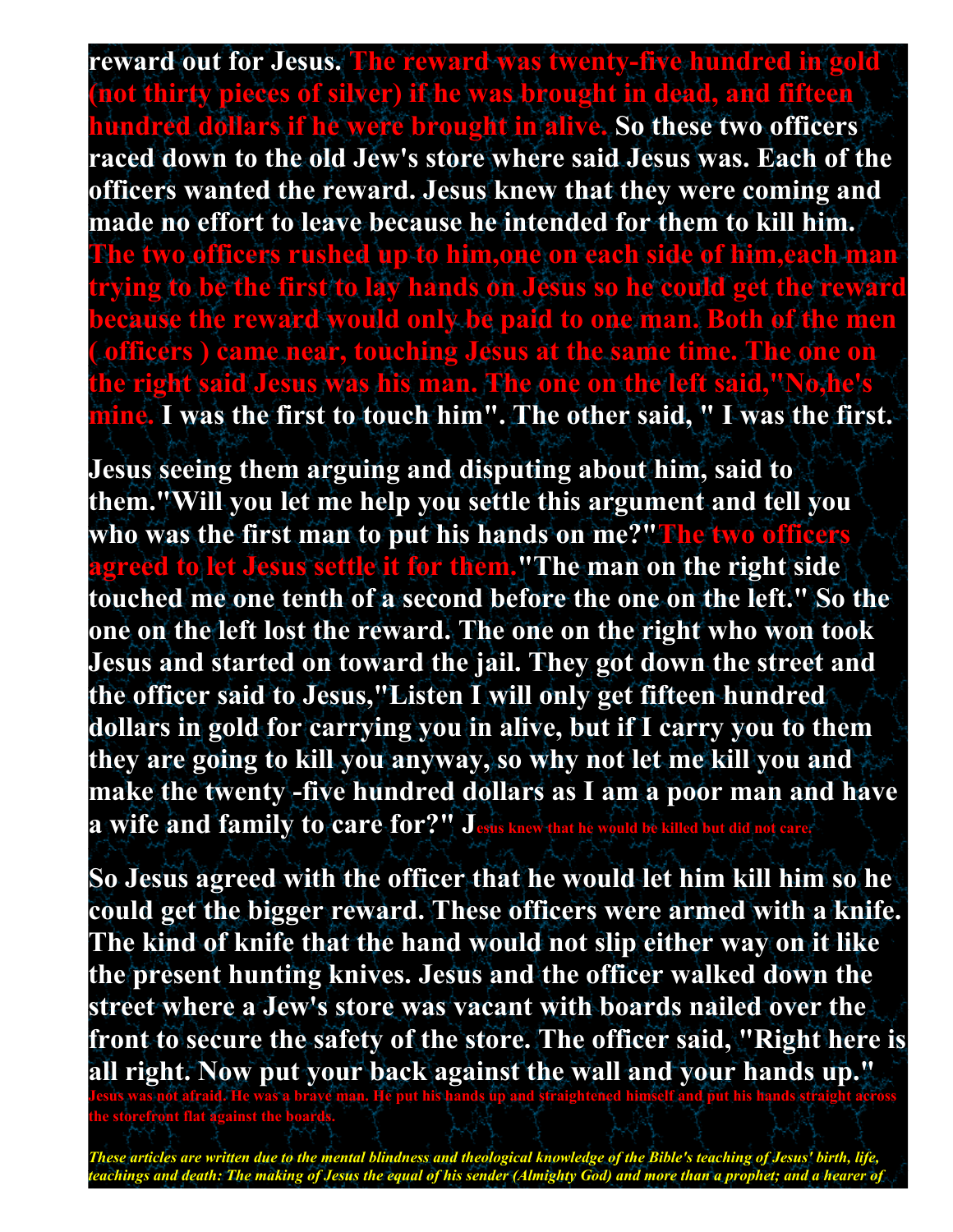*prayers; the rising from the dead and ascending into space to reach his FATHER in the heavens. There to await at His right hand side until the Day of Judgment though he was supposed to have died to save the world. Now, his return to destroy the people or world that he died to save and reconcile to God.*

**Jesus was born, according to Matthew 1:21,to save his people from their sins. Jesus disclaimed the Jews as being his people ( John 8:44 ). Then who are his people that "he will save from their sins?" Can he hear our prayers? Is he alive in flesh or is he dead? Who did Jesus pray to?**

**Learn in this series on JESUS the truth and understanding of what is written of Jesus. The Bible and Holy Our'an's teachings will be used on Jesus ' history. Do not miss - no not one of these articles.**

**Jesus' birth and ministry would bring about the end of Jewish independence. Therefore, Jesus birth and place is well known )**

**THE NUMBER one secret was that Joseph and Mary were not married. Yet, Mary was pregnant. How could they hide this thing? This was the great problem facing them.They wanted to marry,but could not because of the objection by Mary's father to Joseph because he was the son of a poor man and he was a rich man.**

**Joseph was now married to another woman for the past six years and had six children by his wife. Yet Mary was his childhood sweetheart, and they had promised to marry each other when they grew up to marriageable age.**

*This is the teaching of the childhood love of Joseph and Mary by Allah (in the Person of Master Fard Muhammad to Whom be praised forever). I have much more to write on what Allah ( God ) taught of the true history of Jesus.*

**This is the history of Jesus, as taught me by Allah, in the Person of Master Fard Muhammad, to Whom be praised forever.**

**THE REAL truth of this world and people was kept a secret only to be revealed and made manifest by the All knowing One (Allah in Person) at the time of the end of this world. (Due to limited space and time, please excuse my not pointing out to you every chapter and verse of Bible and Holy Qur'an where it can be found. )**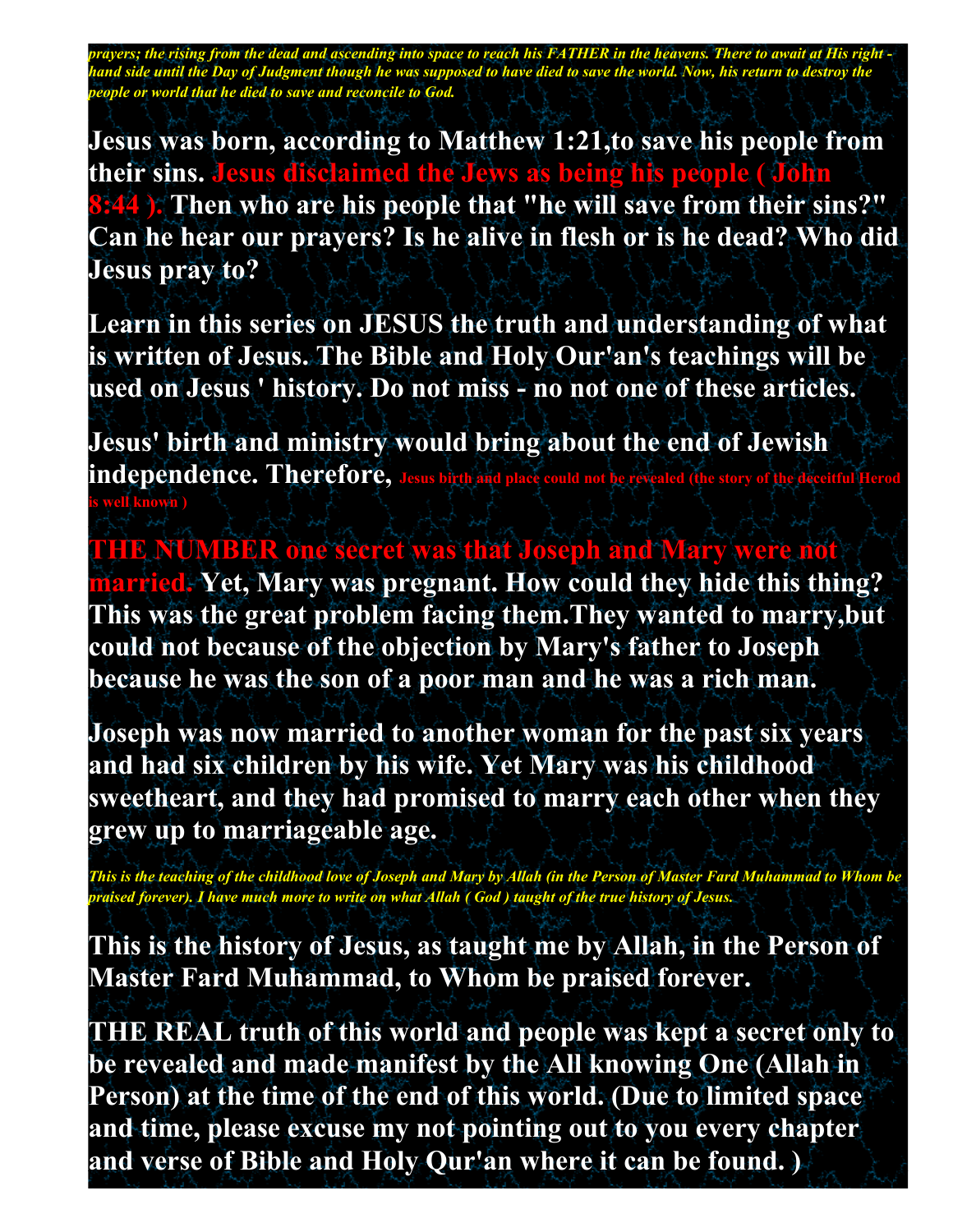**Last week, I told you Joseph and Mary were sweethearts of and their promise to marry each other when they became of marriageable age - though not in every detail as Allah (God) in the person of Master Fard Muhammad (to Whom be praised forever) taught me, which is not necessary here.**

**I mentioned that part of the true history of Jesus where the physical side is mistaken for the spiritual side. Teachers and preachers of Christianity have confused the public, themselves and followers due to the lack of the right understanding of the scripture. But you should be happy that you are living in these days of the manifestation of those hidden truths pertaining to this world that you have always wanted to know.**

**FOR THE past 35 years, I have constantly preached and taught you what He ( Master Fard Muhammad ) taught me. Can you prove with truth what I am teaching that He taught me, to be other than the truth ?**

**I have taken up Jesus and his teaching because after Master Fard Muhammad taught me, I saw quickly that this man's ( Jesus' ) history was the world's most misrepresented and misunderstood. What Allah has taught me of the truth is common sense and makes sense.**

**The purpose of Jesus' birth and teaching was to show forth that which was to come. Allah, in the Person of Fard Muhammad ( to Whom be praised forever ) said that we would not have known Jesus if he had not died ( or given his life for the truth that he taught; ) and the prophets before Jesus suffered death for the truth that they taught ;or,as Allah said, any true Muslim will give his or her life for Islam.**

**I WILL agree with the teaching of the Holy Qur'an that Jesus and his mother was a sign. I shall prove this in this series on the purpose of Jesus' birth and mission, according to the Bible and Holy Qur'an, on which the two books agree: The fulfillment of the Prophets of Israel, and to serve as a sign for the last Messenger and his people**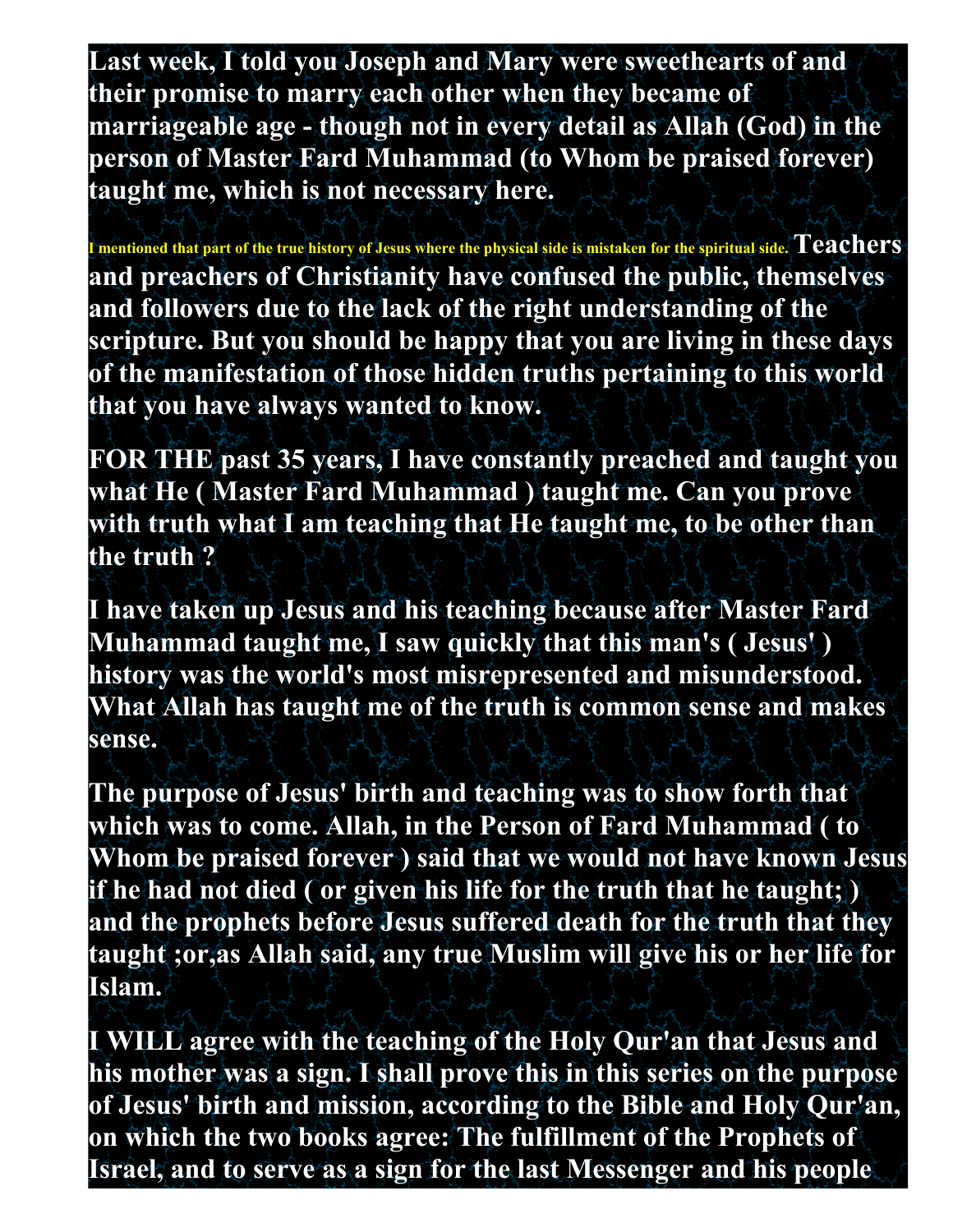**(the lost and found, lost members of the black nation here in North America.)**

**The ignorant preach that Jesus was the God Himself, while Jesus represented himself as one sent from God. And Jesus taught the people to believe in the God who sent him, and sent that he came not to do his will, but the will of He Who sent him.**

**Jesus was born as all human beings ; flesh and blood, and he died as all human beings ; in the flesh of which he was made. And his body is still dead like all other dead - just as Moses before him, and the Prophets after him. Your prayers to anyone who is dead cannot be heard, for their hearing went with them in their death. Matt. 1:21, and she shall bring ( give birth ) forth a son, and Thou shall call his name Jesus: for he shall save his people from their sins.**

**IT IS useless to say that the jews were Jesus's people whom he must save from their sins. In all his teaching Jesus never claimed kinship to the jews. And most of his parables were made in condemnation of the wicked house ( race ) of Israel. And finally classified them as being a race of devils because their father was a devil. John 8:44.**

**They claim to be the children of God ( the god of righteousness ; the same god of Abraham. ) This claim is still made by the whole of the caucasian world today : "That we all are people from the same God,"only to deceive the righteous. Their god is not our God, and Jesus reminded them of this in Matt.8:42 in the 40th verse of the chapter: That they were the murderers of the righteous who preached the truth.**

**This is fulfilled today by the same race. They know I preach the truth and they seek to kill me and my followers and destroy our places of worship, or any so - called Negroes and their places of worship if they seek truth and justice.**

**Would God give a son to die to save His enemies? Will God send another son to die for the sins of this same people that they have**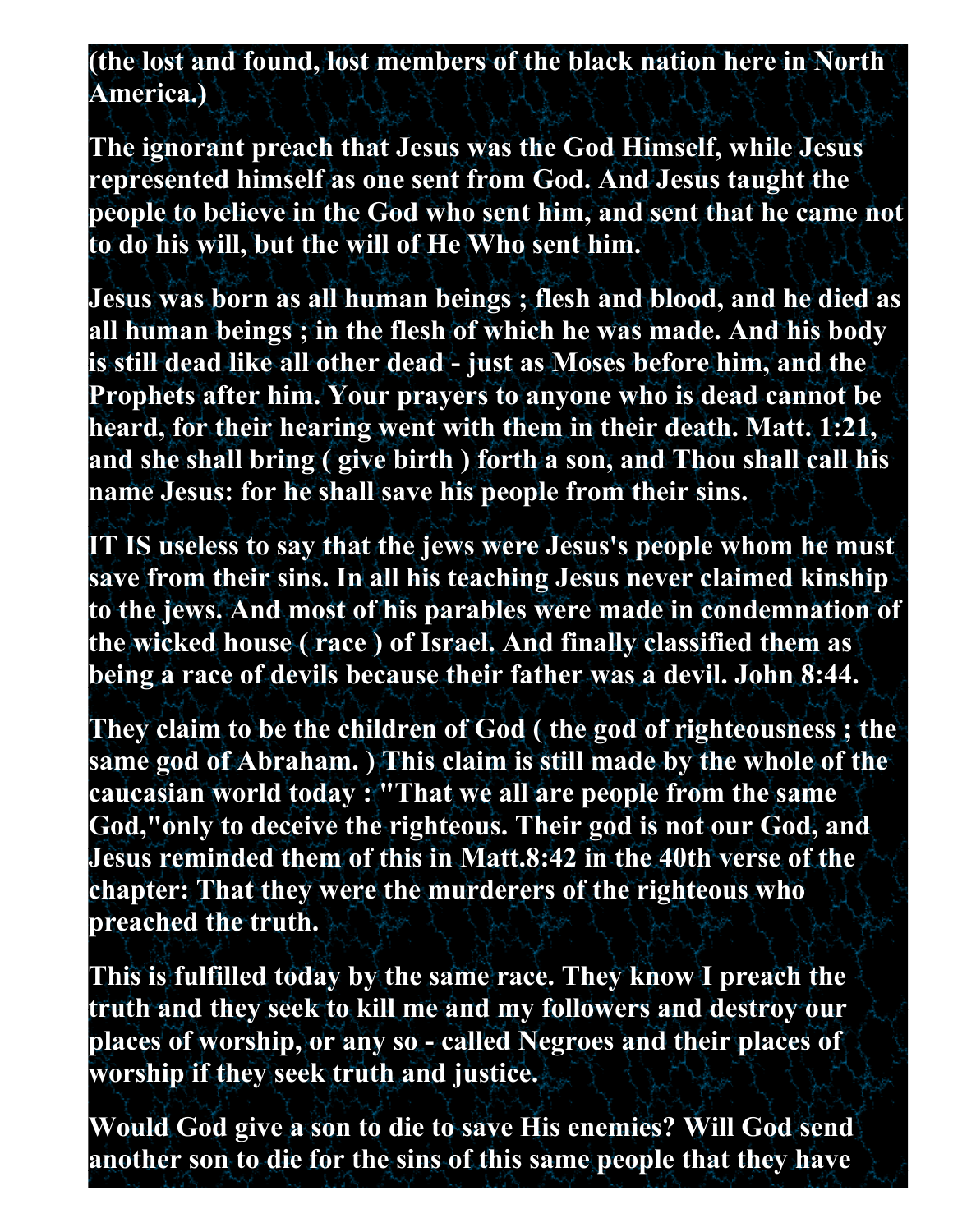**committed since the death of Jesus, and save them from the fire of hell which has now been kindled ? If the world of white mankind is saved by the death of Jesus, and their sins forgiven, what was the cause of their sins since Jesus denounced them to be devils themselves ?**

**It is repeatedly prophesied in the Bible and Holy Qur'an that God will forgive the sins of the lost - found members of the Black Nation, whom God, Himself, would find and restore at the time and end of the world.**

**How could Jesus have been other than a prophet when he repeatedly says that he was depending on the help of Him Who sent him? He died, praying Allah ( God ) to help his disciples whom he had converted out of Israel. He declared that he was not praying for the world ( that the world be forgiven and saved from sin ).**

**EVIL sinners ( the devils ) know this ( Born to save his people from their sins, Matt. 1:23 -- This does not refer to them. It refers to a modern - day Jesus. They are well aware that it means the so -called lost and found members of the Black Nation).**

**Where, in th old testament of the Bible--by the old prophets--is it prophesied of Jesus as being born to save his people from their sins, or to save the world from its sins ? As I have already written is this article -- the teachers and preachers misunderstand the scripture --the Bible as well as the Holy Qur'an and their teachings or their reading. It is to be understood.**

**The average Christian teacher and preacher - as you will notice only preaches what they, as you, read without giving you the meaning. This is the reason they and their followers, today, are blinded to the knowledge of the truth of it which Allah, from the mouth of our God and Saviour (in the Person of Master Fard Muhammad ; to Whom be praised forever) revealed to me.**

**MANY Christian Teachers and preachers take the prophecies of**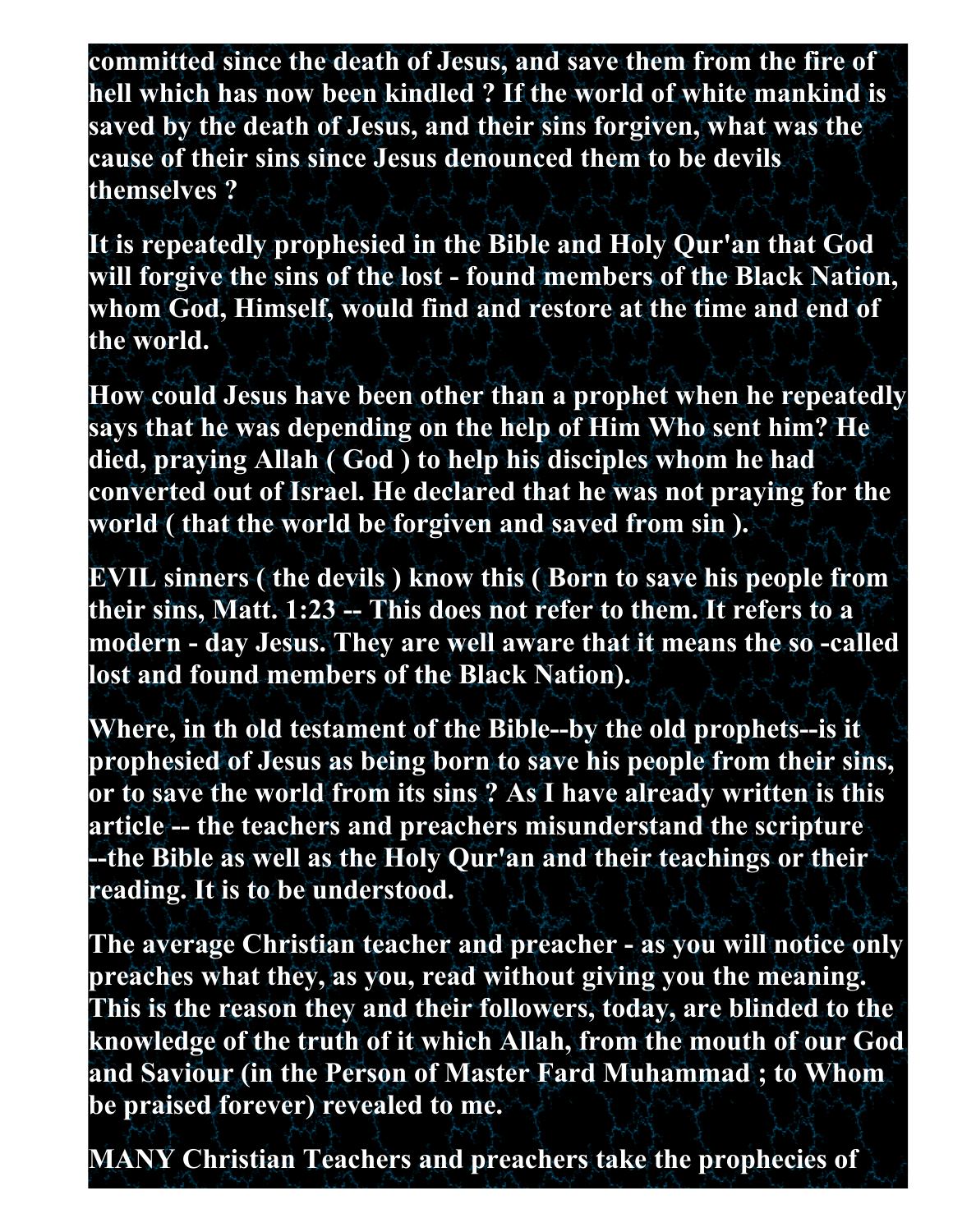**Moses, and the other prophets after Moses, especially Isaiah, to refer to Jesus, while none of this is referring to Jesus nor Isaiah, Chapters 53,54 .**

**Study the old testament theology and you will agree with me that they do not refer to Jesus 2,000 years ago, but to God and a Messenger chosen by God at the end of the world ( in the resurrection ).**

**Jesus could not have been blind, deaf and dumb to his enemies as Isaiah, Chapter 53 shows that the prophet was Revelation 1:18 refers to himself as one that was dead and now alive, and having the key to hell and death.**

**This could not refer to Jesus 2,000 years ago. Such a man and work refer to the general resurrection and the end of the world of Satan,the devil. Read Rev. 5,6,7,12 - HERE a lamb is referred to. Jesus did not claim to be illiterate.**

**In all his ministry, we find that he was sent and that he was to deliver a message to the people from Another Who was greater than he.**

**HE USED parables to teach the people about the future to come and of the things pertaining to the God's purpose of setting up a Kingdom of Peace and Righteousness after the removal of the wicked. Isaiah, Jeremiah and the other prophets prophecies of the God Himself coming at the end of this world - not that the Jesus of 2,000 years ago will come and judge the world.**

To Be Continued

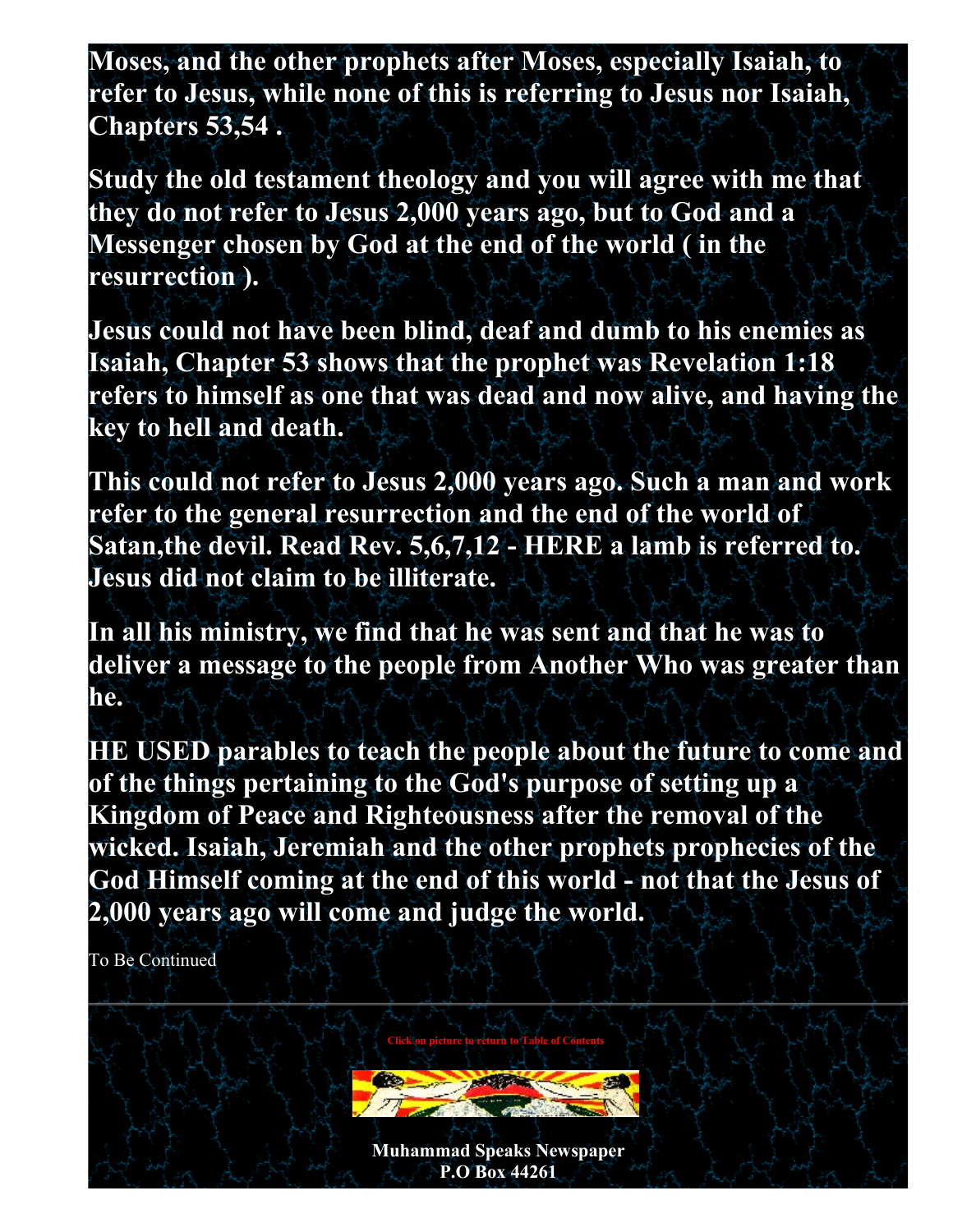#### **Detroit, MI 48244 Phone: 313-371-7033 Fax: 313-839-7840 E-mail:**

www.muhammadspeaks.com

**Mary's father war rich and had plenty of property. Also, her grandfather was rich. So, Mary's father objected to her marriage to Joseph, a poor carpenter. Mary loved Joseph and told her father that if she did not marry him,she would not marry anyone else. When the old man heard this, it made him sick, because no father wants his daughter to be an old maid. Joseph gave up thinking about marring Mary and went and married another girl. Mary's father would go out and bring in very rich young men for his daughter in hopes of his daughter taking a liking to some of these young men, but she did not.**

**Joseph owned a little house, a small piece of land, and was also rearing up a family. He soon was the father of six children by this girl that he married and was married for six years. Mary's father was a big wealthy man and a great architect.**

**The old man had to go away to another town, about twenty - five miles from his home and set up a temple, but before he left home, he called Mary and side to her, " Now daughter, I have to go away and I will be gone for about three days. Now you must take care of everything until I return. You must feed and water all of the livestock. " ( The old man had plenty of cattle. ) He also said to Mary : "I want you to wear my old clothes and put on some false whiskers so that the people when they see you going down to feed the stock, they will think you are me an no one will say anything to you.**

**After the man leaves on his journey, a great dust storm comes up, which made it very dark. This kind of storm comes up twice a year.**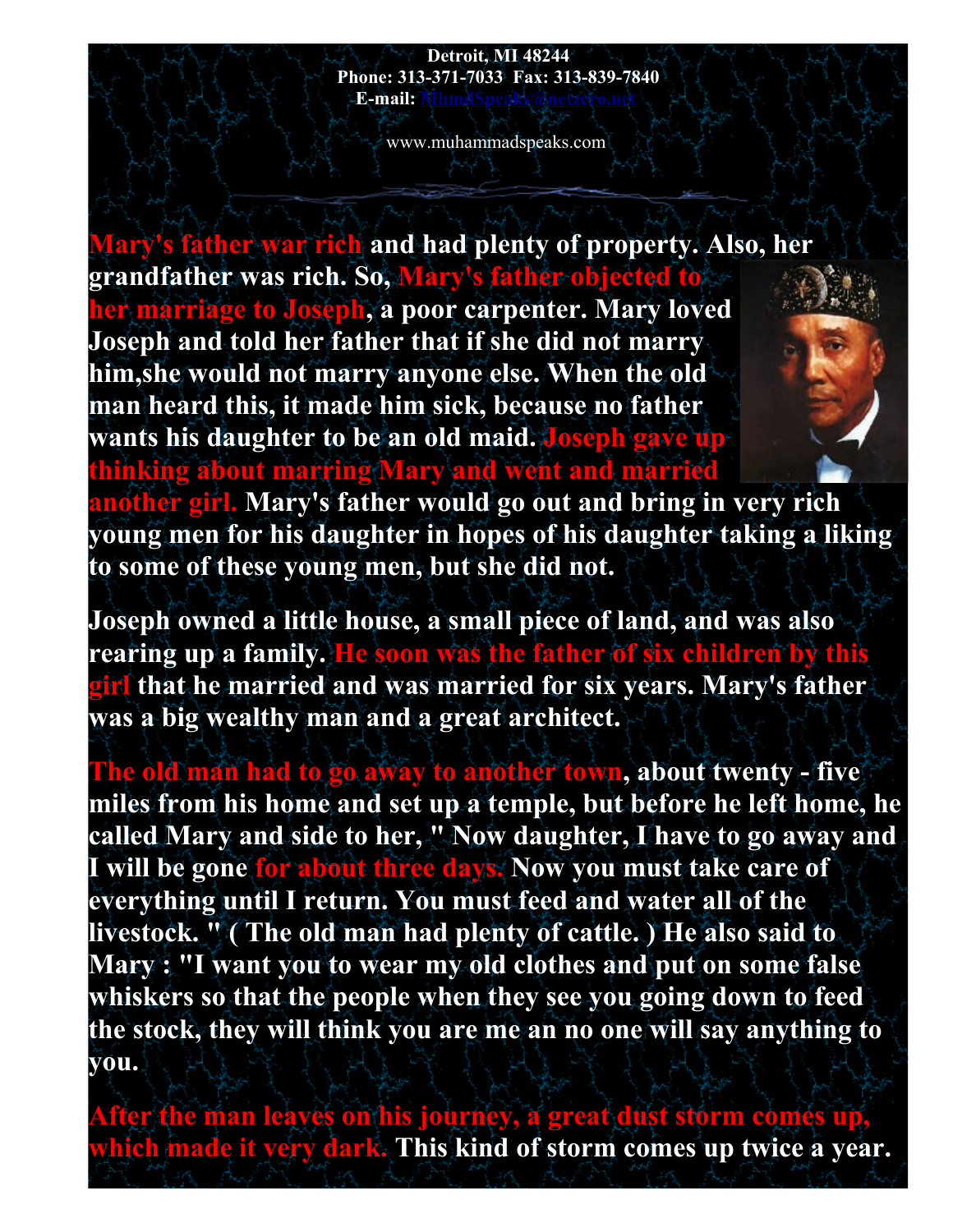**During this storm, Mary be - comes frightened and sends a message to Joseph, telling him that her father had gone away and that he would be away for three days. That she was left to feed and water all of the livestock and that she was alone and was a little afraid. She asked Joseph to come over and help her to take care of everything and the he would be company for her. Joseph tells his wife that he has to go off on a little business. He came over to Mary's house and she tells him of the costumes of her father what she would wear when she goes out to feed the livestock.**

**Joseph said, " Give me the old man's costume and when anybody sees us, they will think I am the old man with you." Joseph gets the team ready and Mary gets in with him to feed the livestock. The next day Joseph comes back and stays with Mary and helps her to feed and take care of the livestock.**

**On the third day, Mary's father came back and asked his daughter, " How 's everything ?" She said, :"All right, Father."**

So after three months the old man noticed Mary was growing larger **than usual. He said to Mary, "What is the matter with you fattening so fast? Are you eating more than you should ?" Mary said, "No, Father, I am not eating more than I should." The old man called Mary again and said "Mary,there is something the matter with you.**  Look how large you are. What are you doing?", Mary no longer could hide it **told him the truth.**

**She said to him, "Father ,do you remember when you went off to set up a temple and were gone for three days some time ago and left me to attend the livestock? Well, I was afraid because of a dust storm and sent for Joseph to come over and help me.Well, he came and did help me feed the stock." The old man said, "Yes, and he fed them, too." She said to him, "Do you remember Joseph and me were trying to get you to let us marry when we were young and you would not allow us?**

**Now this is what happened and I shall send for Joseph and let him**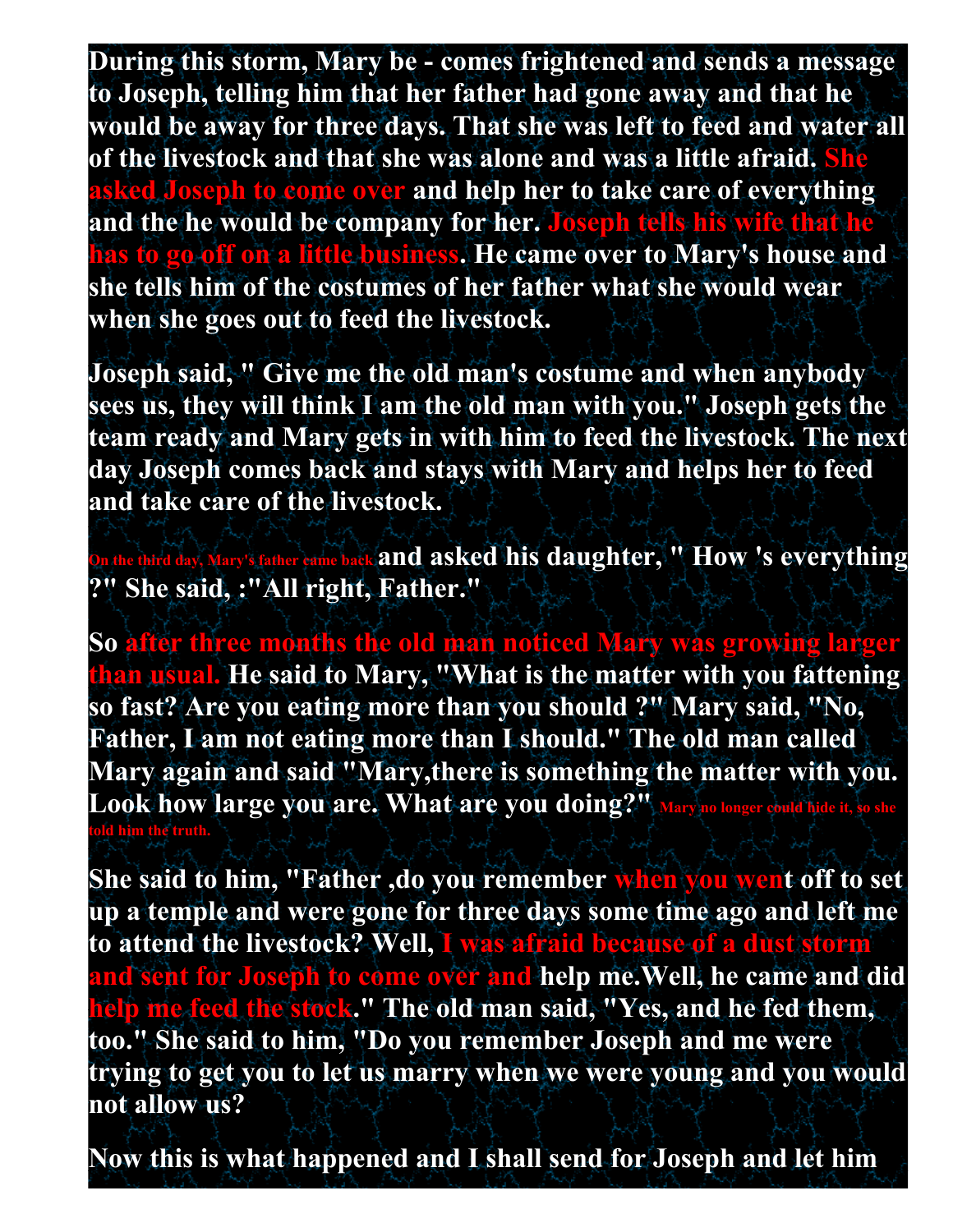tell you for himself." An old woman had already been to Joseph **told him that the child Mary was carrying was his child and the child would be a wonderful child, a prophet and teacher. She told him** 

**at the child was his, but Josep** 

**But this woman knew because she was a prophetess, or what we call a medium.** She told him his name was in the Holy Qur'an and that he should take care of him and that the **authorities would seek the child's life.**

**Joseph went and told Mary the good news that the old woman had told him concerning the child. Then Joseph went to Mary's father. By this time the old man was real sick because Mary was growing larger and larger everyday. He was in bed and had just pulled all of the whiskers out of his chin. Joseph said to the old man: "I will tell you about the whole thing, then you can kill me right here. Mary and I always loved each other, even when we were going to school and promised to marry when we were old enough. I came to you and asked you for Mary's hand but you would not give her to me. Now this is what happen. I am the father of the child that Mary is carrying but remember that the child is going to be a great man, a prophet and teacher. His name can be found in the history of the Holy Qur'an. Now remember, you must not tell anyone about this because of the authorities. If they knew this they would kill the child. So keep your mouth shut about this. Now you can kill me if you want to. I have told you the truth."**

**The last month of Mary's pregnancy drew near but the authorities did not know what time the child would be born. So the same medium that told Joseph of the child also went and told the authorities but no one knew which day the child would be born, although they knew the week. The authorities had a committee to go around and take a census of all the pregnant women and when they would give birth.This committee checked everyone who was pregnant.When the week came that Jesus would be born,the authorities had given orders that all boy babies born in that week should be killed. Joseph came and took charge of Mary himself. All men over in Asia are taught how to take care of their wives and**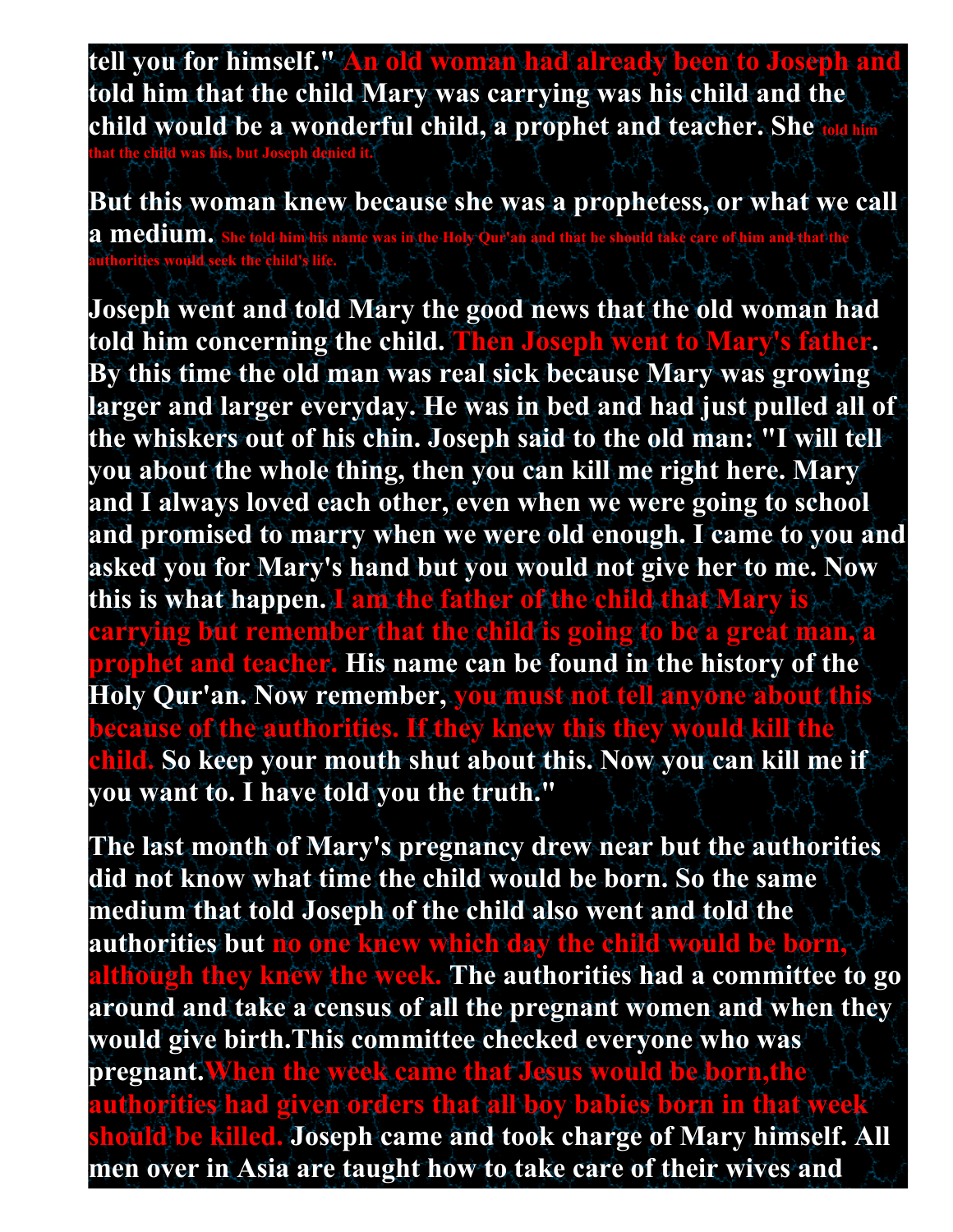### **perform this duty of their wives.**

**In case they don't care for a wet nurse, the girls are also taught about midwifery when still very young.**

**Mordered stalls to be built. Joseph took one of the stalls and filled it in all around the inside and put a bed in the center for Mary ( this is the manger that the Bible speaks about where Jesus was born ). To look at the stalls from the outside, it appeared as if it was just a stall filled with hay for the animals. In this way he concealed Mary from the authorities. He brought her food and water every day. In that week when the authorities were expecting Jesus to be born, they sent the committee around to those who had a list of who would give birth that same week. When they came to Mary's father's house, they knocked on the door and the old man went and met them. They said to him,"Where is the woman who gave birth this week?" Doesn't she stay here?"The old man said "What woman?" They said, "The one that was with child." He said , "Oh, I know what you are talking about. The woman that was here some time. She was only visiting here," the old man said. She has returned to her home in Egypt. " They said, "Oh, she was just visiting?" The old man said, "Yes that is all. "**

**Joseph came daily with water and food to Mary and to see the baby. He fooled his wife by telling her that he had a job building a house. This was how Jesus was born.**

**After a few days and as soon as Mary was able, Joseph told her that he would have to send her and the child away to his people down in Egypt. Joseph gets himself and Mary all prepared to leave for** 

**Egypt. At a certain time of the year in Palestine where they were living a dark cloud comes up.** 

**When this kind of cloud comes up, one cannot see so well. It was the kind of cloud that Joseph waited for. Under the darkness of this stormy cloud, Joseph mounted Mary and her baby on the back of an ass. Away they went for the camel station. The ass (or donkey) knew the route under the darkness of the storm cloud. (the camel station**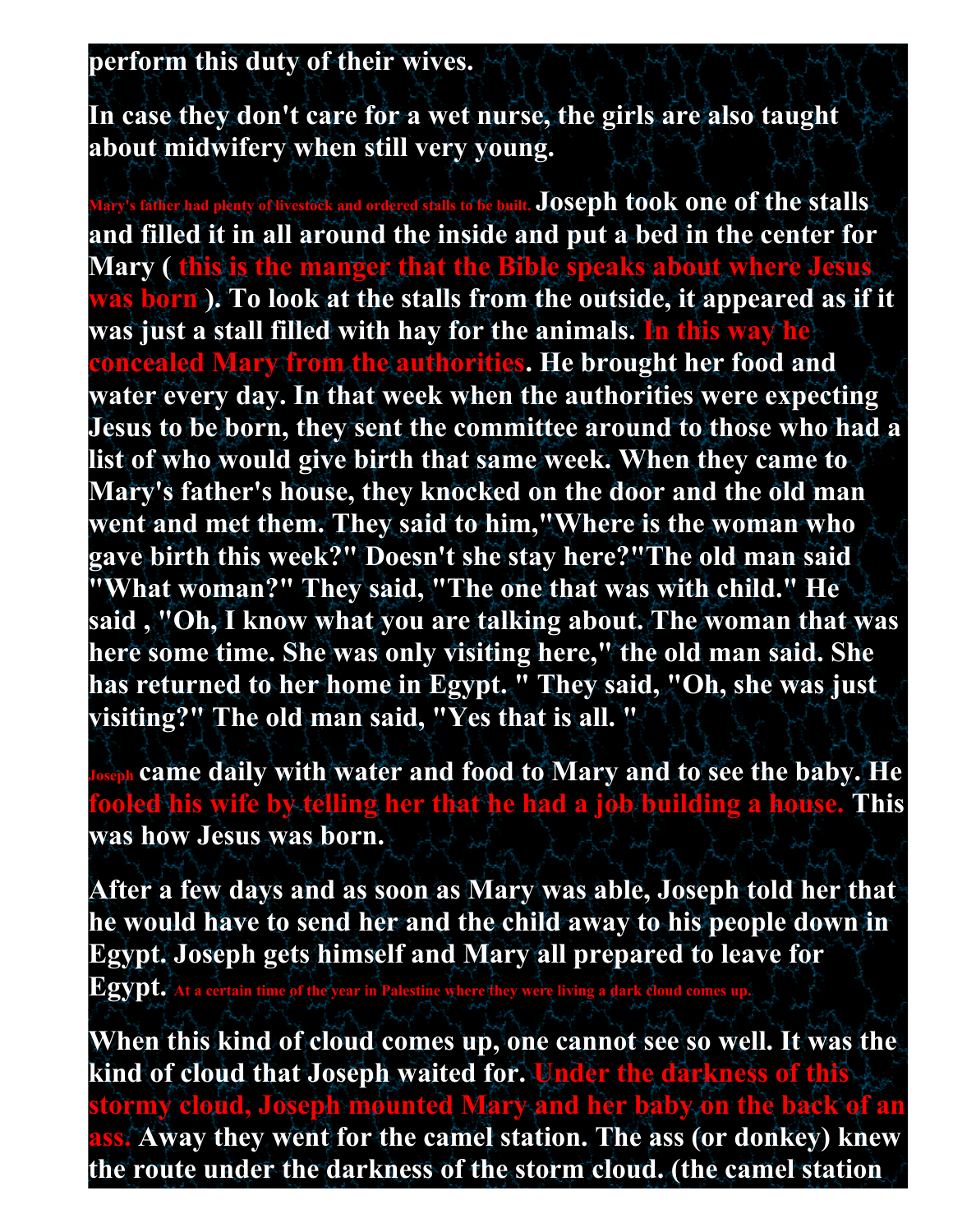**is where camels are for hire. ) Over at home (Asia) we have camel stations. They are called mail camels. The camel is very sensitive and a fast runner. The mail camels go from forty to fifty miles per hour and it was one of the mail camels they hired. From Jerusalem to Cairo, Egypt was about six hundred miles. The camel knew the route well. He travels it daily. Nothing is necessary except to tell the camel where you want him to go and he will go right direct to the place. They have comfortable seats on their backs. Joseph had provided Mary with money and everything. So he mounted her and Jesus on the mail camel, and told the camel to take them to Cairo, Egypt, as fast as possible. Off they went and Joseph and the ass returned home.**

where his people lived at Cairo. **When Jesus was about the age of five, his mother put him in school. A very intelligent child in school he was. He finished school at the age of twelve. He took courses in astronomy, geometry,and all other branches of sciences. There was an old man who had learned that Jesus was born and he wanted to see Jesus and must see him at any price. He knew what Jesus was going to be and how the authorities were going to seek him and try to destroy him. This old man wanted to get to Jesus and teach him how to stay out of the way of those who would seek to kill him. This old man's lesson that he wanted to teach Jesus was about the Radio in the Head." This old man knew it. It is called Radio in the Head because with this great wisdom you can hear as distinctively as one can hear over a wire or like the present radio. The man actually hears what other men think or say in their heads. Jesus must know this wisdom. The old man goes and gets on the road that Jesus uses to come and go to school, but he must see him alone.The first day the old man watched the boys come from school with Jesus. When Jesus got out of school, he and the other boys would be together. The old man could not get to talk with Jesus. He goes back and says, "I will come back tomorrow. I will get right in front of him and fall across his path." The next day the old man looking for Jesus saw him and the other boys coming alone. Jesus**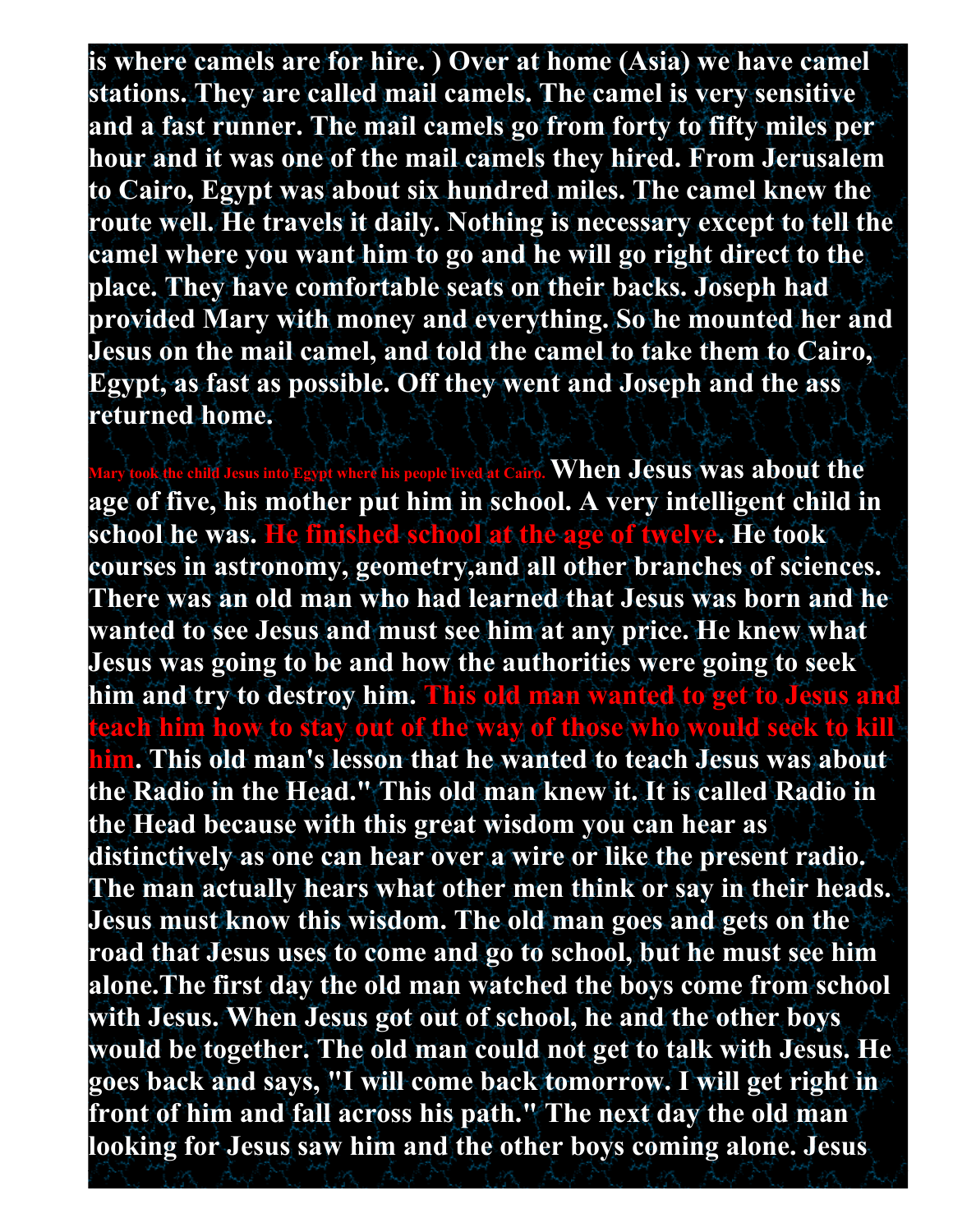**was talking about his lessons and was teaching another boy his algebra.**

**The old man pretended to the boys that he was looking for a certain street number and Jesus heard him asking the boys the number, and the number he called was just a few doors from his home. Jesus said,"I know where you want to go." The other boys went home and left the old man and Jesus together. The old man said to Jesus, "I heard you talking about algebra. You are a very smart boy. I have a grandson and he is studying the same course. I would like for you to come over and teach him his lesson as you could help him a lot." Jesus said,"Yes, I will." This just suited Jesus. He liked to teach someone something.**

**The old man did not have anyone for Jesus, nor did he care about the number that Jesus was taking him to. He said to Jesus, "Do you know who you are and what your name is?" Jesus said, "Yes my name is Jesus, and I don' t know any more than that. I believe that I will be a great man someday." "Yes,"said the old man. "Your name in in the Qur'an. Have you seen it there? You are that man. I am not looking for a number. I was looking for you. I have something that I want to teach you because as soon as you finish school, you will leave home and you are going to Europe to the Adamic Civilization to teach. Also you must know how to take care of yourself because they will try to kill you."**

**The next day the old man goes and gets himself onto the path Jesus uses. It just so happened that Jesus was all alone this day, walking behind his classmates, so the old man was very glad.. He walked with Jesus toward his mother's house and this time he gives his first lesson about receiving messages ( Radio in the Head ). It was easy for Jesus to learn anything. He learned it within three days. Then the old man said to him, "Now you can go anywhere you want to. You can take care of yourself ; nobody can harm you now unless you let them. "**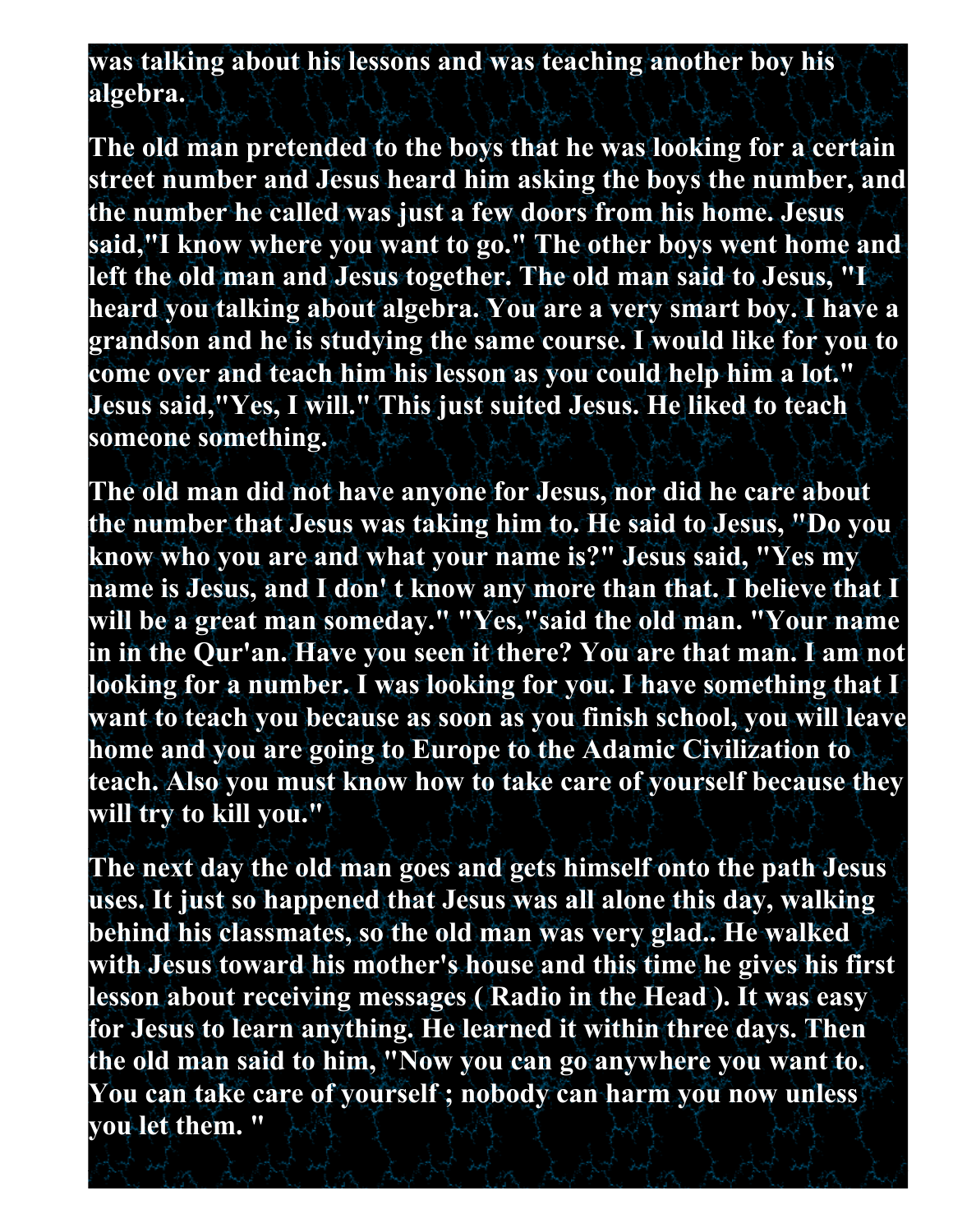**After Jesus finished school , he said to his mother that he was going to Europe. His mother did not want him to go. She gave him everything that she thought he wanted. At the age of fourteen his mother could not keep him any longer. She gave him two thousand dollars the day he left to go to Europe.**

**Jesus had not gone but a few blocks before he had given the two thousand dollars away that his mother had given him. Then he left Cairo and walked six hundred miles to Europe from Jerusalem in his bare feet, teaching as he traveled. If he got hungry, he would not eat your bread unless you let him work for it. He would wash his own clothes in a lake or some place where he could find water. He never ate a meal without working for it but once, and that was one day when he walked until his feet was sore and swollen. He stopped at this woman's house that is in your Bible, by the name of Martha. Luke 10:38 says: "Now it came to pass,as they went,that he entered into a certain village: and a certain woman named Martha received him into her house." She bathed his feet and prepared him some food. This is not the only time that he was at her home.**

**Jesus had a hard time trying to teach the people Freedom, Justice, Equality. He taught anywhere and everywhere that he could get the people to listen to him. He never had over twenty -five or thirty listeners at one time. He would start teaching at a place and before he could finish the authorities would be on their way after him. But he always stayed tuned in on them. As soon as they would start after him, and would get near him, he would dismiss his congregation and run for his life. They never would have killed Jesus if he had given himself up because he always knew what they were going to do before they could start. The basis of Jesus' teaching were Freedom, Justice,and Equality, or to sum it up, " The Sermon on the Mount." Jesus taught "As a man thinketh in his heart so is he." Jesus' teachings were designed to show the Adamic Race that they would eventually self - destruct because of their own evil doings and not from some avenging God in the sky ! Repent of your evil and be saved. The Beatitudes teach the principles and rules of the Kingdom**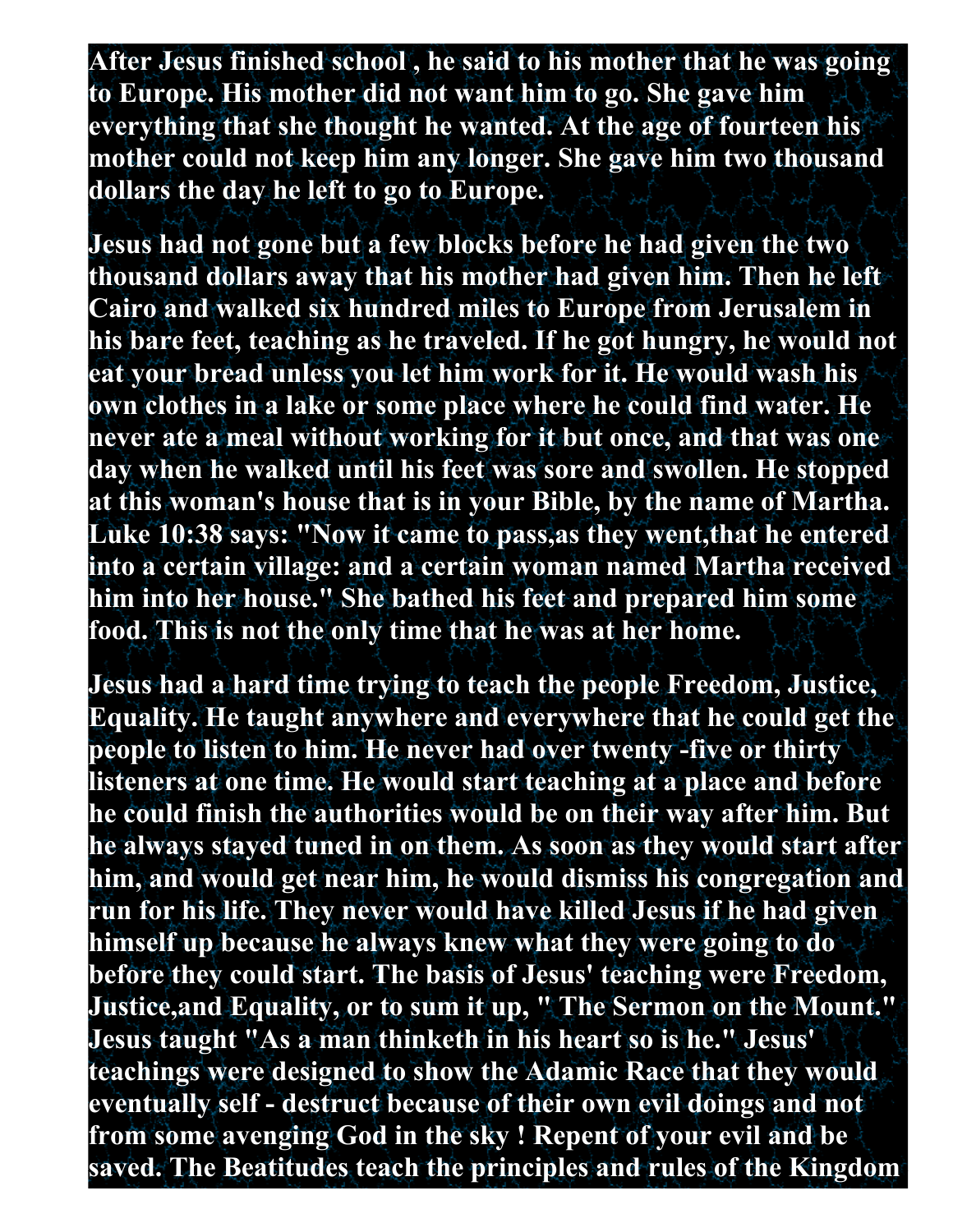#### **of God.**

**Jesus 'constant cry was, " I come not to destroy the law but to fulfill it. " To fulfill means to be in actuality. The authorities chased Jesus until he became discouraging to them. They named him Christ ( which means troublemaker ) because every time they would get there, he would be gone. Jesus taught twenty - two years on the run. Until,at last he read and understood that he was to soon : two thousand years to soon ! Jesus was two thousand years ahead of time for the teaching of freedom, justice, and equality.**

**It was raining that day. He got himself a standing place under a awning of a Jew's store and began teaching those who were stopping under the awning out of the rain. The Jew who owned the store got angry with Jesus about teaching in front of his store and asked him to leave. Jesus told him to let him teach under his awning, that the people he was teaching would buy something from him. But the Jew insisted that the people were keeping those that might buy something from seeing his goods in the showcase. But Jesus said, " I don't care. If I leave here I will lose my people who are listening to me. " He had about twenty - five there. Jesus never had over thirty five listening to him at any one time. The multitudes that the Bible speaks of only heard about Jesus from word of mouth.**

**The Jew said, " You are the man called Jesus that the authorities are looking for a lone time." Jesus said, "Yes I and the one and you can call them anytime you want to." The Jew goes in and sends for the authorities, informing them that Jesus was teaching right in front of his store. "Come right over,right away, and you will catch him," he said.**

**Two officers ( policeman ) were sent to the scene. Now there was a reward out for Jesus. The reward was twenty -five hundred in gold ( not thirty pieces of silver ) if he was brought in dead, and fifteen hundred dollars if he were brought in alive. So these two officers raced down to the old Jew's store where said Jesus was. Each of the**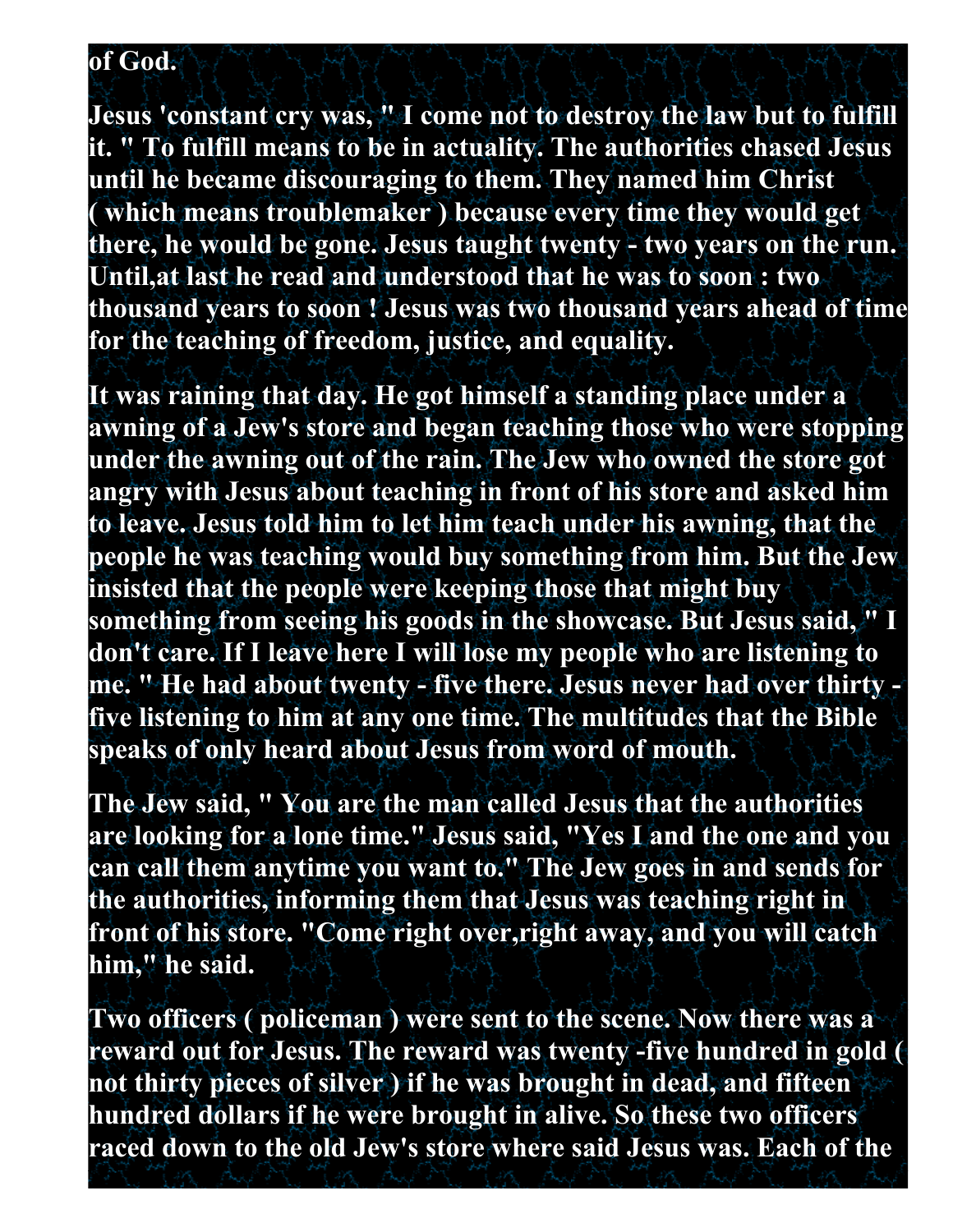**officers wanted the reward. Jesus knew that they were coming and made no effort to leave because he intended for them to kill him. The two officers rushed up to him,one on each side of him,each man trying to be the first to lay hands on Jesus so he could get the reward because the reward would only be paid to one man. Both of the men ( officers ) came near, touching Jesus at the same time. The one on the right said Jesus was his man. The one on the left said,"No,he's mine. I was the first to touch him/" The other said, " I was the first.**

**Jesus seeing them arguing and disputing about him, said to them."Will you let me help you settle this argument and tell you who was the first man to put his hands on me?"The two officers agreed to let Jesus settle it for them."The man on the right side touched me one tenth of a second before the one on the left." So the one on the left lost the reward. The one on the right who won took Jesus and started on toward the jail. They got down the street and the officer said to Jesus,"Listen I will only get fifteen hundred dollars in gold for carrying you in alive, but if I carry you to them they are going to kill you anyway, so why not let me kill you and make the twenty -five hundred dollars as I am a poor man and have a wife and family to care for?" Jesus knew that he would be killed but did not care.**

**So Jesus agreed with the officer that he would let him kill him so he could get the bigger reward. These officers were armed with a knife. The kind of knife that the hand would not slip either way on it like the present hunting knives. Jesus and the officer walked down the street where a Jew's store was vacant with boards nailed over the front to secure the safety of the store. The officer said, "Right here is all right. Now put your back against the wall and your hands up." Jesus was not afraid. He was a brave man. He put his hands up and straightened himself and put his hands straight across the storefront flat against the boards.**

**These articles are written due to the mental blindness and theological knowledge of the Bible's teaching of Jesus' birth, life,**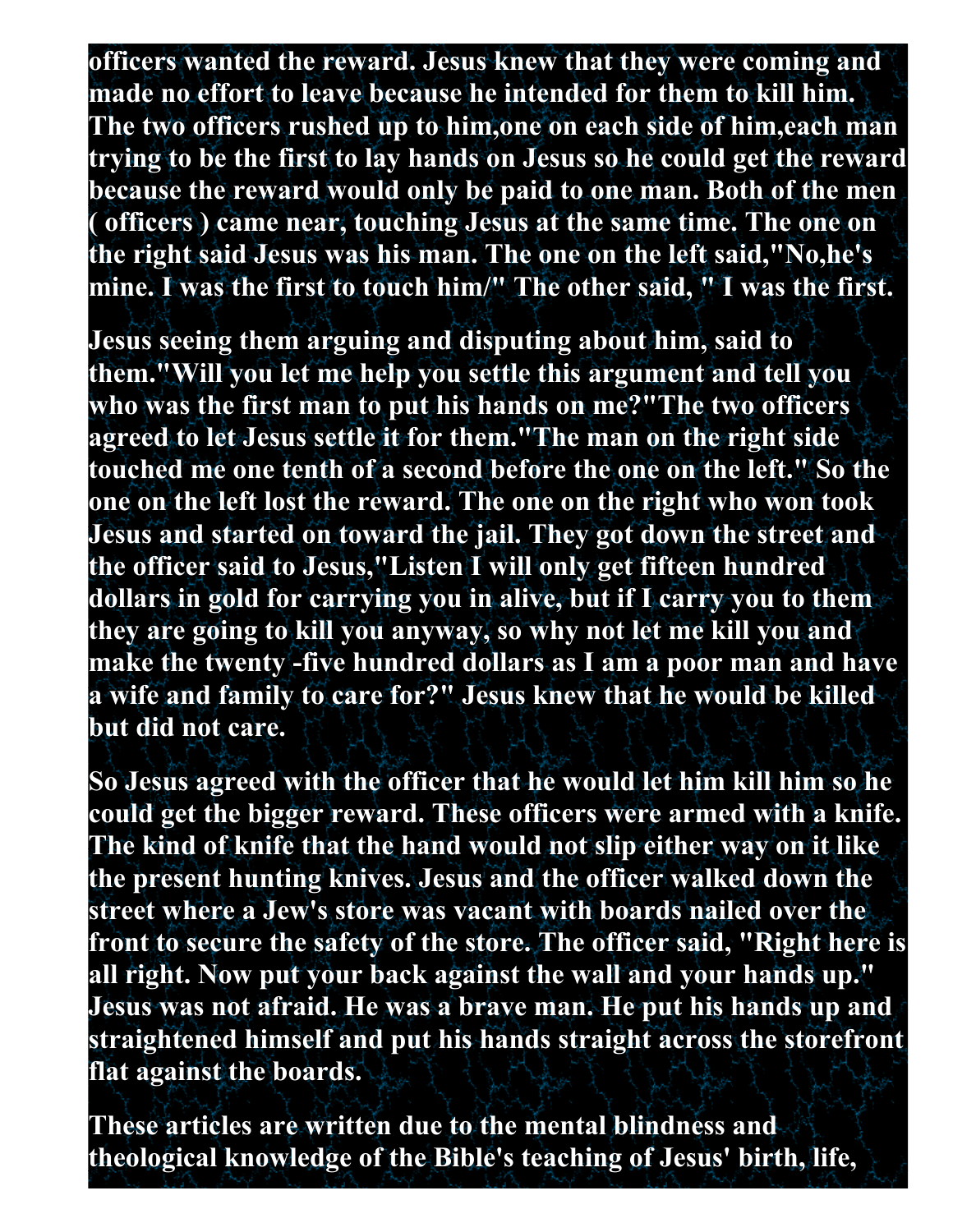**teachings and death : The making of Jesus the equal of his sender ( Almighty God ) and more than a prophet ; and a hearer of prayers ; the rising from the dead and ascending into space to reach his FATHER in the heavens. There to await at His right - hand side until the Day of Judgment though he was supposed to have died to save the world. Now, his return to destroy the people or world that he died to save and reconcile to God.**

**Jesus was born, according to Matthew 1:21,to save his people from their sins. Jesus disclaimed the Jews as being his people ( John 8:44 ). Then who are his people that "he will save from their sins?" Can he hear our prayers? Is he alive in flesh or is he dead? Who did Jesus pray to?**

**Learn in this series on JESUS the truth and understanding of what is written of Jesus. The Bible and Holy Our'an's teachings will be used on Jesus ' history. Do not miss - no not one of these articles.**

**Jesus' birth and ministry would bring about the end of Jewish independence. Therefore, Jesus birth and place could not be revealed ( the story of the deceitful Herod is well known )**

**THE NUMBER one secret was that Joseph and Mary were not married. Yet, Mary was pregnant. How could they hide this thing? This was the great problem facing them.They wanted to marry,but could not because of the objection by Mary's father to Joseph because he was the son of a poor man and he was a rich man.**

**Joseph was now married to another woman for the past six years and had six children by his wife. Yet Mary was his childhood sweetheart, and they had promised to marry each other when they grew up to marriageable age.**

**This is the teaching of the childhood love of Joseph and Mary by Allah ( in the Person of Master Fard Muhammad to Whom be praised forever ). I have much more to write on what Allah ( God ) taught of the true history of Jesus.**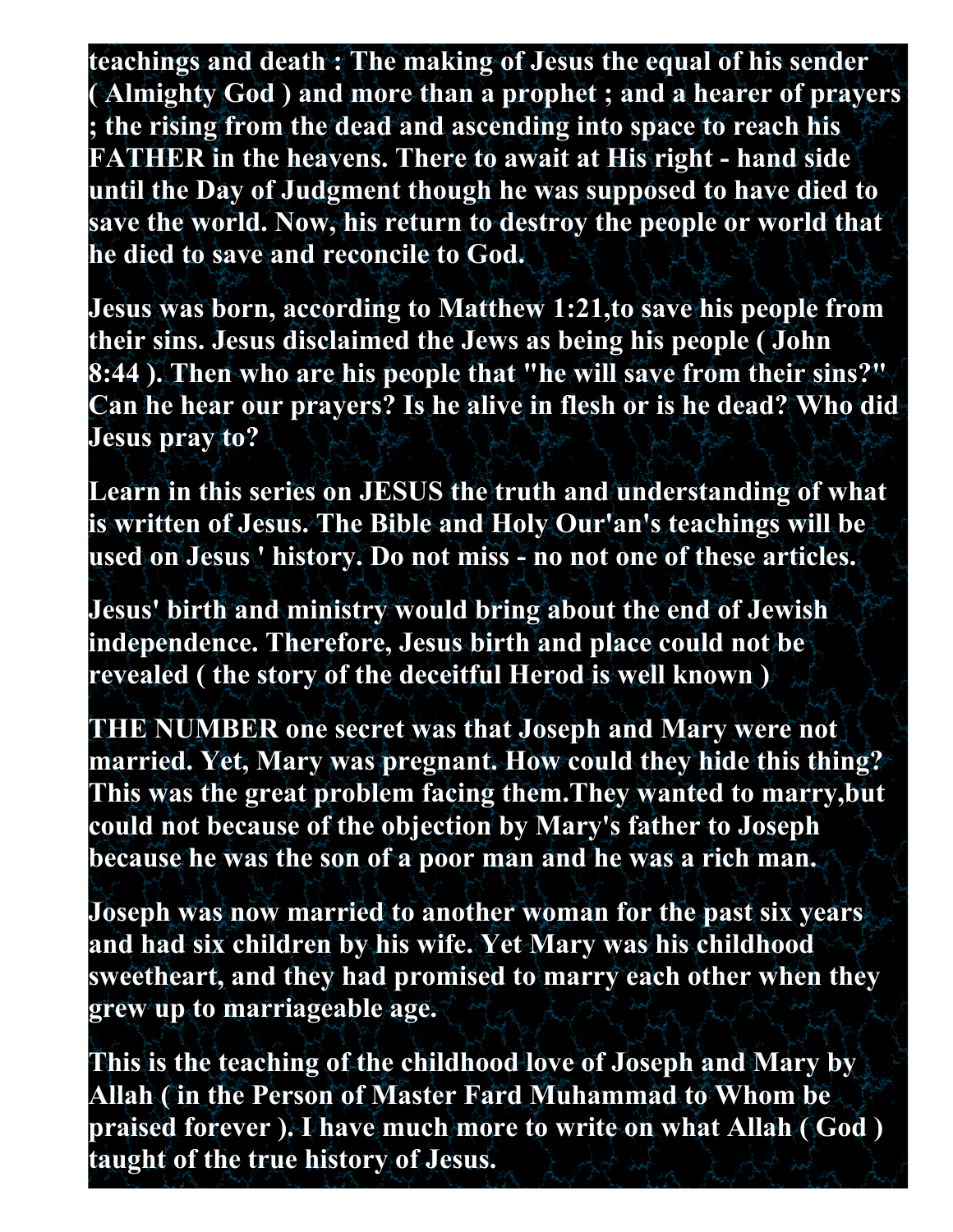**This is the history of Jesus, as taught me by Allah, in the Person of Master Fard Muhammad, to Whom be praised forever.**

**THE REAL truth of this world and people was kept a secret only to be revealed and made manifest by the All knowing One ( Allah in Person) at the time of the end of this world. ( Due to limited space and time, please excuse my not pointing out to you every chapter and verse of Bible and Holy Qur'an where it can be found. )**

**Last week, I told you Joseph and Mary were sweethearts of and their promise to marry each other when they became of marriageable age - though not in every detail as Allah ( God ) in the person of Master Fard Muhammad ( to Whom be praised forever ) taught me, which is not necessary here.**

**I mentioned that part of the true history of Jesus where the physical side is mistaken for the spiritual side. Teachers and preachers of Christianity have confused the public, themselves and followers due to the lack of the right understanding of the scripture. But you should be happy that you are living in these days of the manifestation of those hidden truths pertaining to this world that you have always wanted to know.**

**FOR THE past 35 years, I have constantly preached and taught you what He ( Master Fard Muhammad ) taught me. Can you prove with truth what I am teaching that He taught me, to be other than the truth ?**

**I have taken up Jesus and his teaching because after Master Fard Muhammad taught me, I saw quickly that this man's ( Jesus' ) history was the world's most misrepresented and misunderstood. What Allah has taught me of the truth is common sense and makes sense.**

**The purpose of Jesus' birth and teaching was to show forth that which was to come. Allah, in the Person of Fard Muhammad ( to Whom be praised forever ) said that we would not have known Jesus**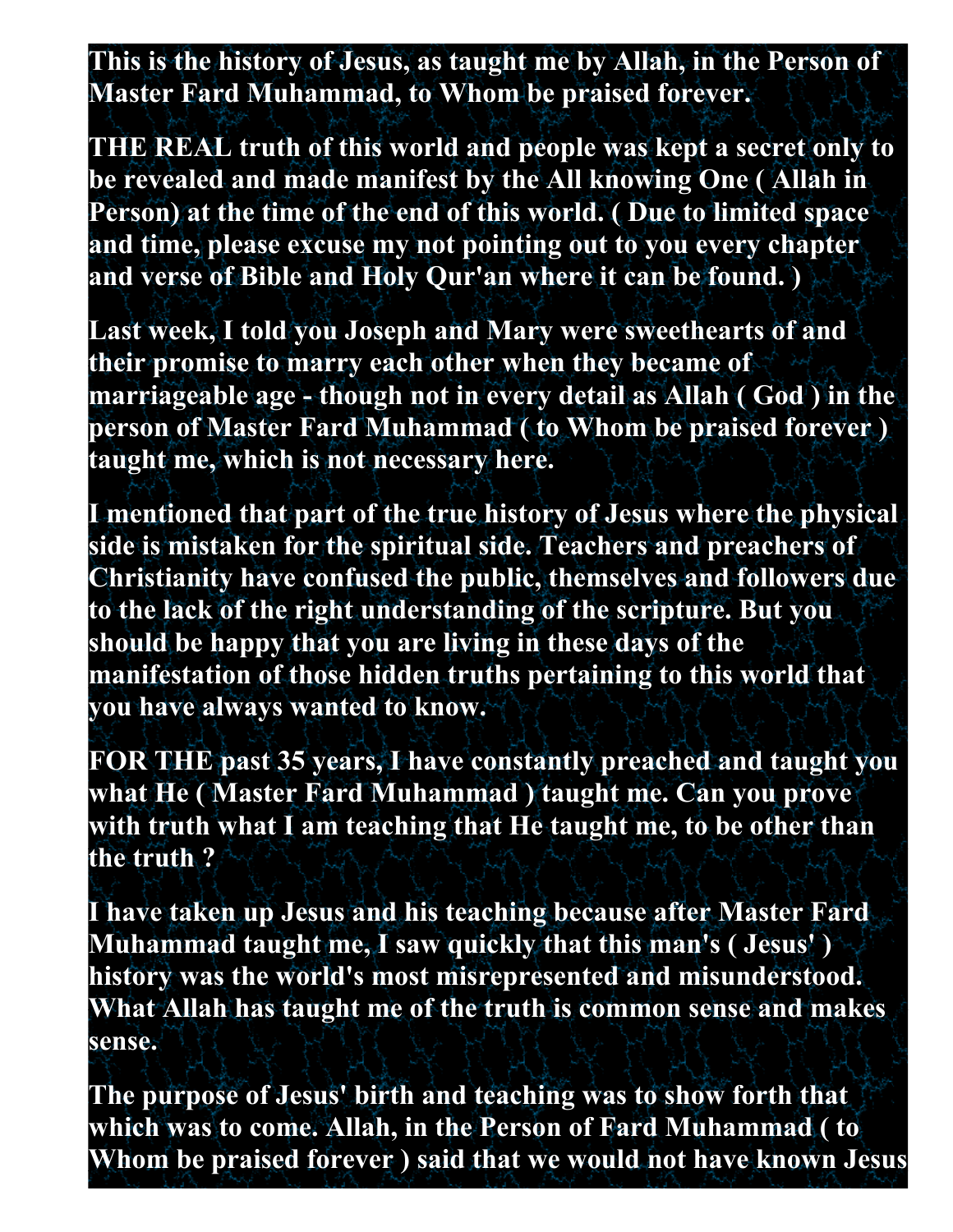**if he had not died ( or given his life for the truth that he taught; ) and the prophets before Jesus suffered death for the truth that they taught ;or,as Allah said, any true Muslim will give his or her life for Islam.**

**I WILL agree with the teaching of the Holy Qur'an that Jesus and his mother was a sign. I shall prove this in this series on the purpose of Jesus' birth and mission, according to the Bible and Holy Qur'an, on which the two books agree: The fulfillment of the Prophets of Israel, and to serve as a sign for the last Messenger and his people (the lost and found, lost members of the black nation here in North America.)**

**The ignorant preach that Jesus was the God Himself, while Jesus represented himself as one sent from God. And Jesus taught the people to believe in the God who sent him, and sent that he came not to do his will, but the will of He Who sent him.**

**Jesus was born as all human beings ; flesh and blood, and he died as all human beings ; in the flesh of which he was made. And his body is still dead like all other dead - just as Moses before him, and the Prophets after him. Your prayers to anyone who is dead cannot be heard, for their hearing went with them in their death. Matt. 1:21, and she shall bring ( give birth ) forth a son, and Thou shall call his name Jesus: for he shall save his people from their sins.**

**IT IS useless to say that the jews were Jesus's people whom he must save from their sins. In all his teaching Jesus never claimed kinship to the jews. And most of his parables were made in condemnation of the wicked house ( race ) of Israel. And finally classified them as being a race of devils because their father was a devil. John 8:44.**

**They claim to be the children of God ( the god of righteousness ; the same god of Abraham. ) This claim is still made by the whole of the caucasian world today : "That we all are people from the same God,"only to deceive the righteous. Their god is not our God, and Jesus reminded them of this in Matt.8:42 in the 40th verse of the**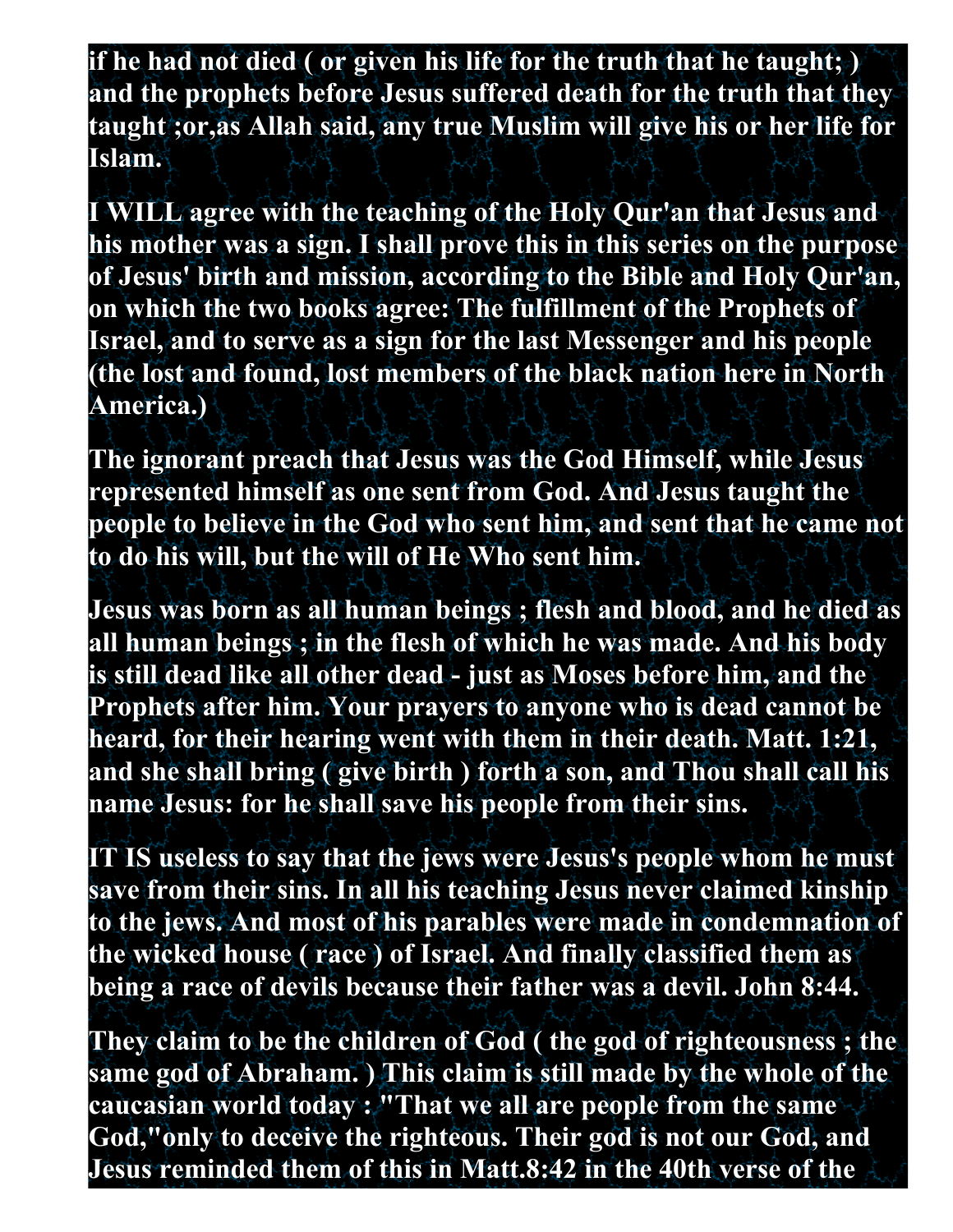**chapter: That they were the murderers of the righteous who preached the truth.**

**This is fulfilled today by the same race. They know I preach the truth and they seek to kill me and my followers and destroy our places of worship, or any so - called Negroes and their places of worship if they seek truth and justice.**

**Would God give a son to die to save His enemies? Will God send another son to die for the sins of this same people that they have committed since the death of Jesus, and save them from the fire of hell which has now been kindled ? If the world of white mankind is saved by the death of Jesus, and their sins forgiven, what was the cause of their sins since Jesus denounced them to be devils themselves ?**

**It is repeatedly prophesied in the Bible and Holy Qur'an that God will forgive the sins of the lost - found members of the Black Nation, whom God, Himself, would find and restore at the time and end of the world.**

**How could Jesus have been other than a prophet when he repeatedly says that he was depending on the help of Him Who sent him? He died, praying Allah ( God ) to help his disciples whom he had converted out of Israel. He declared that he was not praying for the world ( that the world be forgiven and saved from sin ).**

**EVIL sinners ( the devils ) know this ( Born to save his people from their sins, Matt. 1:23 -- This does not refer to them. It refers to a modern - day Jesus. They are well aware that it means the so -called lost and found members of the Black Nation).**

**Where, in th old testament of the Bible--by the old prophets--is it prophesied of Jesus as being born to save his people from their sins, or to save the world from its sins ? As I have already written is this article -- the teachers and preachers misunderstand the scripture --the Bible as well as the Holy Qur'an and their teachings or their**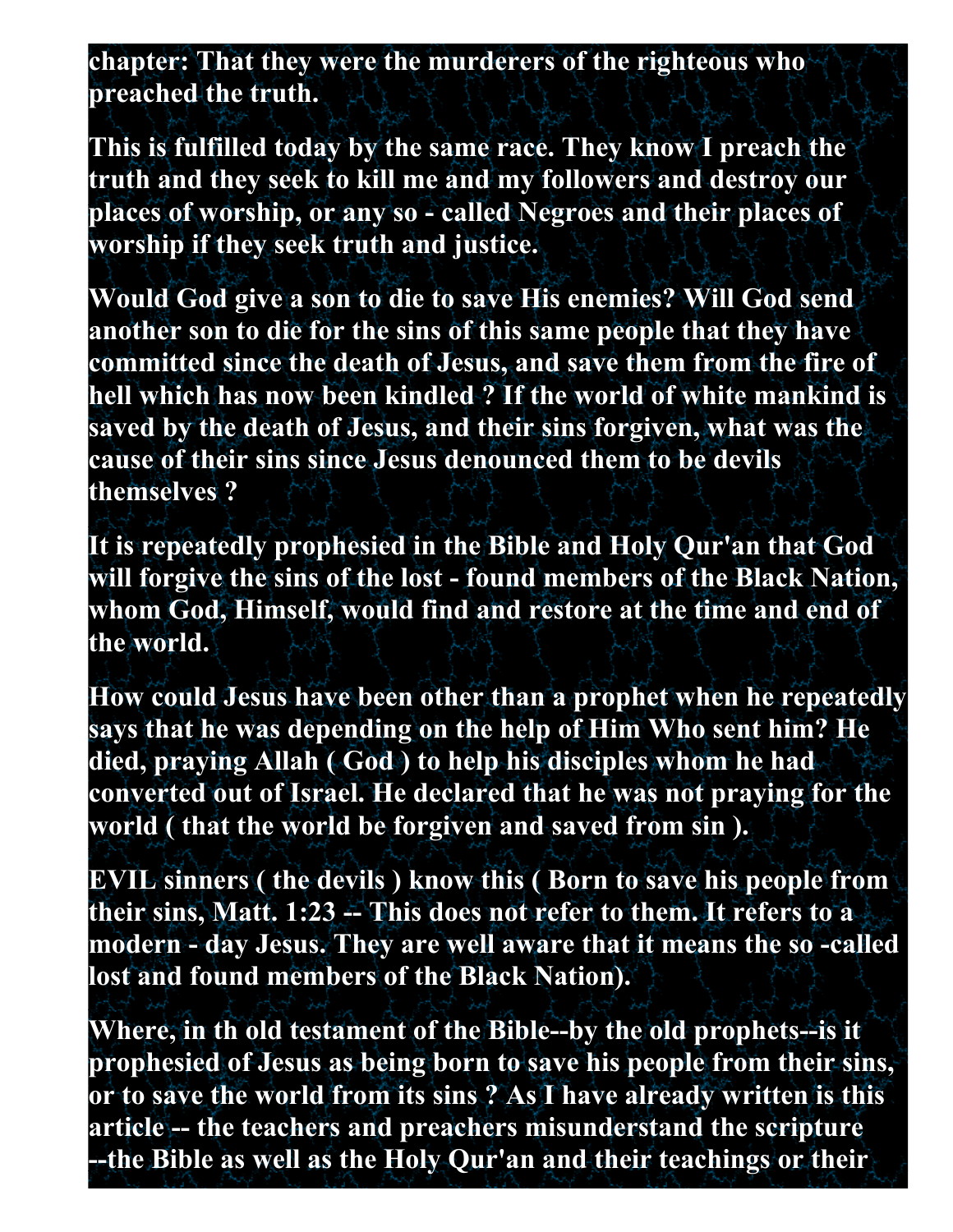#### **reading. It is to be understood.**

**The average Christian teacher and preacher - as you will notice only preaches what they, as you, read without giving you the meaning. This is the reason they and their followers, today, are blinded to the knowledge of the truth of it which Allah, from the mouth of our God and Saviour ( in the Person of Master Fard Muhammad ; to Whom be praised forever ) revealed to me.**

**MANY Christian Teachers and preachers take the prophecies of Moses, and the other prophets after Moses, especially Isaiah, to refer to Jesus, while none of this is referring to Jesus nor Isaiah, Chapters 53,54 .**

**Study the old testament theology and you will agree with me that they do not refer to Jesus 2,000 years ago, but to God and a Messenger chosen by God at the end of the world ( in the resurrection ).**

**Jesus could not have been blind, deaf and dumb to his enemies as Isaiah, Chapter 53 shows that the prophet was Revelation 1:18 refers to himself as one that was dead and now alive, and having the key to hell and death.**

**This could not refer to Jesus 2,000 years ago. Such a man and work refer to the general resurrection and the end of the world of Satan,the devil. Read Rev. 5,6,7,12 - HERE a lamb is referred to. Jesus did not claim to be illiterate.**

**In all his ministry, we find that he was sent and that he was to deliver a message to the people from Another Who was greater than he.**

**HE USED parables to teach the people about the future to come and of the things pertaining to the God's purpose of setting up a Kingdom of Peace and Righteousness after the removal of the wicked. Isaiah, Jeremiah and the other prophets prophecies of the**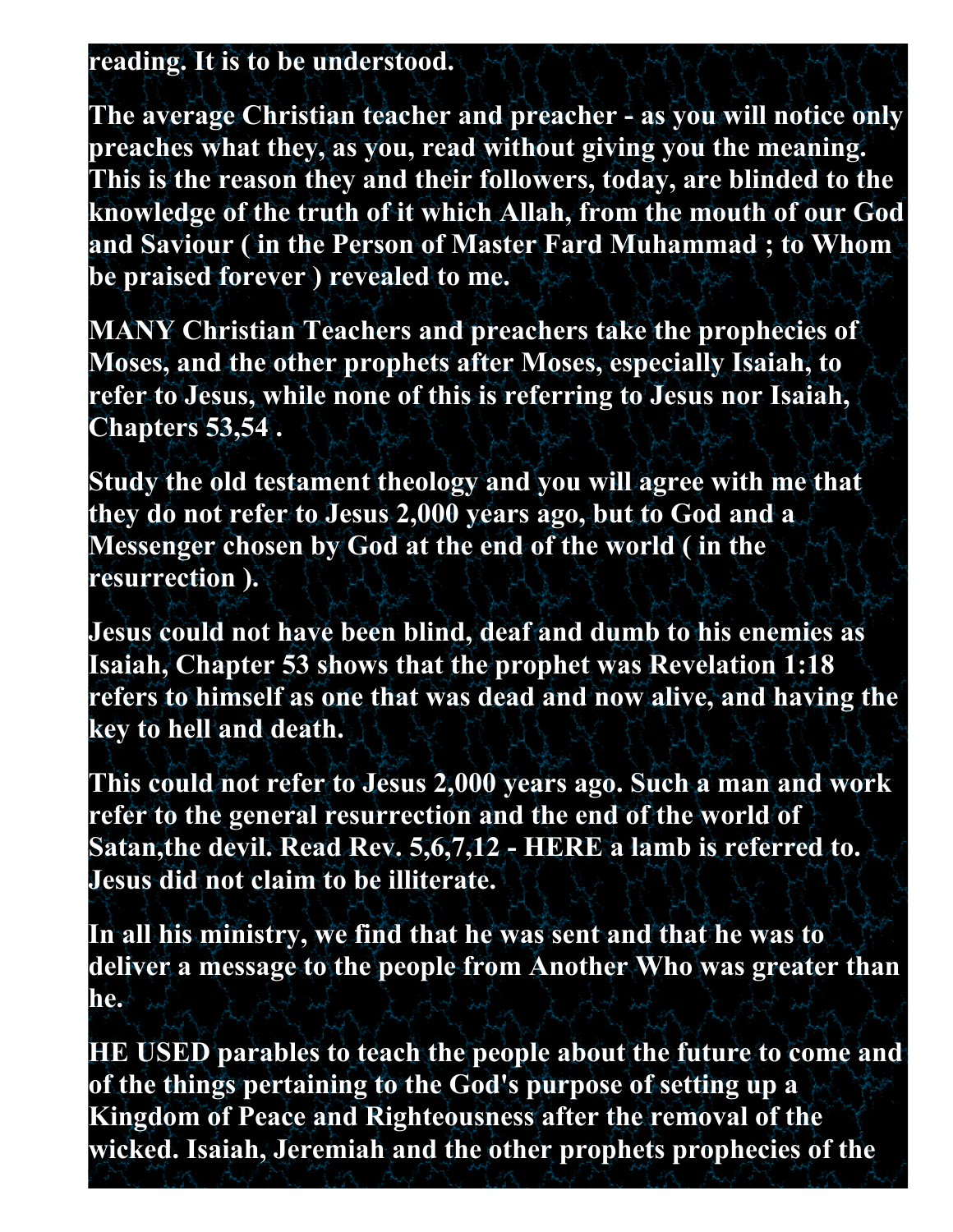# **God Himself coming at the end of this world - not that the Jesus of 2,000 years ago will come and judge the world.**

**There is no proof to substantiate a belief that Jesus, or any of the old prophets of the past, will come and judge the people. There is the Bible statement concerning Enoch and Moses and Elijah -- that death did not take Enoch away- and that no one knows where Moses was buried and that Elijah went to heaven, soul and body. Not one of the prophets is alive in some place or heaven,as the Christians want us to believe. We would follow with an argument in favor of these prophets being dead and that they are not in heaven with earthly bodies.** 

**But Jesus, being born in Palestine, was brought up by his mother, as any other boy or man - going to school and suffering as all others. He was a man before he was crucified. He was flesh and not a spirit.The Christian like to represent God as being a spirit and Jesus to be His Son. How could Jesus, who was flesh and blood -- be a spirit from a spirit world and a spirit God ? He could not be flesh and blood if his father was a spirit. If His body was not made from the earth's material matter then His Son would have been the same.** 

**YOU SAY the son was made for the purpose of getting to the people. That is true. He had to have a body like all other men. You believe and agree with me that this body was matter-- then how could it have been gotten from an immaterial father? This cannot be done. God made it clear Himself, that no man can be made without the agency of a man, this is a known fact. Then how can you believe that God would double cross Himself and produce one without the agency of man? This is something God cannot and will not do. That is why man was first in creation. From him other creatures were produced. But the male must be [first.]**

**"And there was delivered unto him the book of the prophets Esaias. And when he opened the book, he found the place where it was written, The Spirit of the Lord is upon me, because he hath anointed**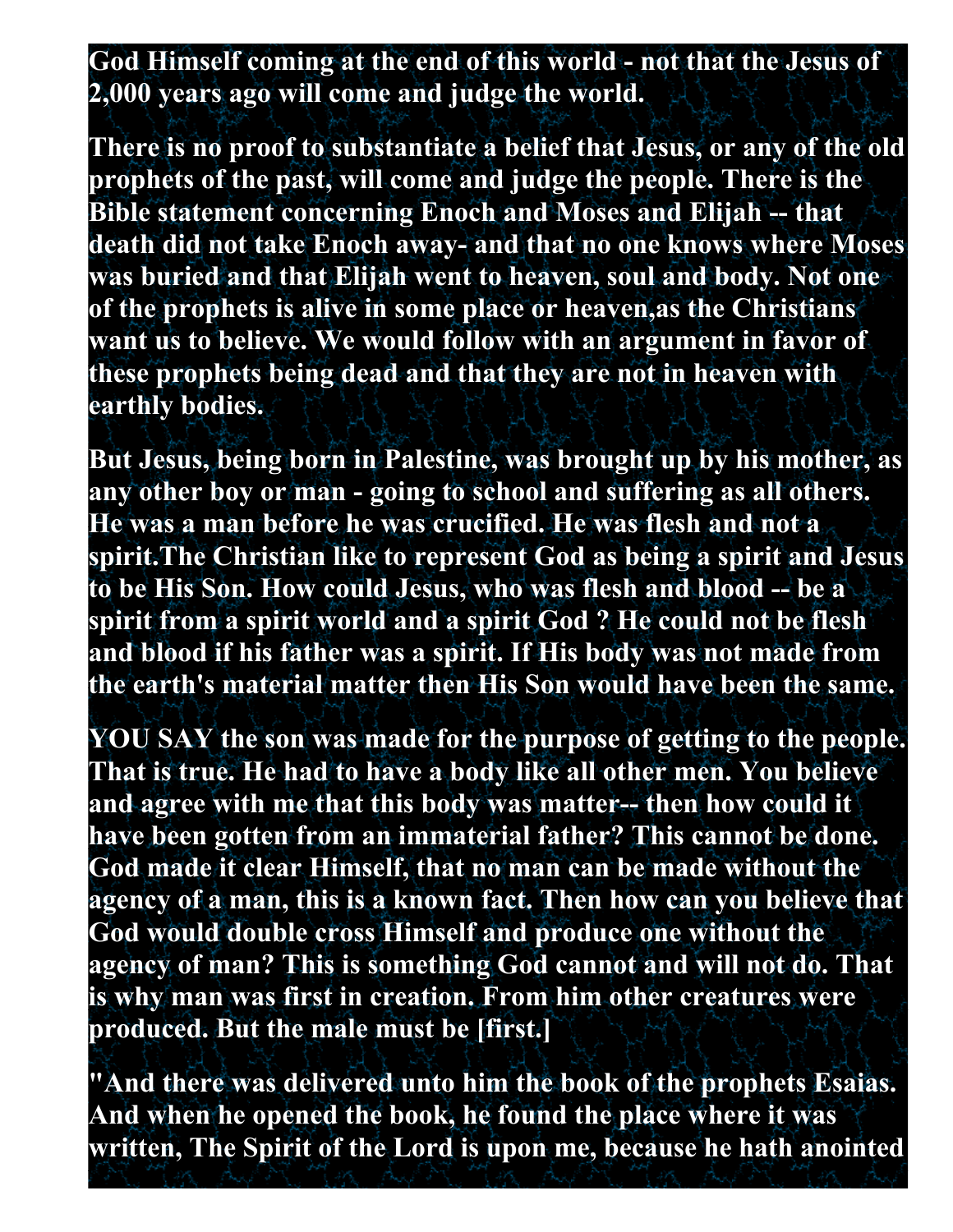**me to preach the gospel to the poor ; he hath sent me to heal the broken hearted, to preach deliverance to the captives, and recovering of sight to the blind, to set at liberty them that are bruised, to preach the acceptable year of the Lord. " St. Luke 4 : 17,18,19.**

**HEAR JESUS refers to himself as having the spirit of the Lord upon him, Then, if he has the spirit of the Lord upon him, he cannot be God, himself. And, if he was anointed to preach the gospel to the poor, He who anointed him is greater one. If his preaching was to deal with captives, by no means could this have referred to the people of Israel, who were not captives at the time. They were an independent nation until after the death of Jesus. Then who was the captive? Israel was not in bondage at the time of Jesus. And, the recovery of sight to the blind shows, by all means that the people had lost sight that they always had. Could Israel fix this description, when the prophets and the Torah were with Israel up until the coming of Jesus? They still have the Torah that Moses gave them. Therefore, this cannot refer to Israel, if they were spiritually blind. This people lost their sight -- not by their own doings. They had been robbed of the sight Jesus was referring to, here in the 4th Chapter of St. Luke, because he is quoting a prophecy made by Isaiah. Isaiah was not referring to the Jews in his prophecy, he was referring to a people at the end of the Jews time.** 

**AS ISAIAH said this is a people who were robbed and spoiled and that they hid away in prison houses. He further described the people as being deprived of justice and they were too blind to seek justice, and their leaders did not seek justice for them, in these words: "None calleth for justice, nor any pleadeth for truth: they trust in vanity, and speak lies; they conceive mischief, and bring forth iniquity. "These people to which Isaiah refers are people of today.The Negroes are those deprived of justice --and no one seeks justice for them but God, Himself, and His Messenger. In another Verse he says:"And judgment is turned away backward, and justice standeth afar off ; for truth is fallen in the street, and equity cannot**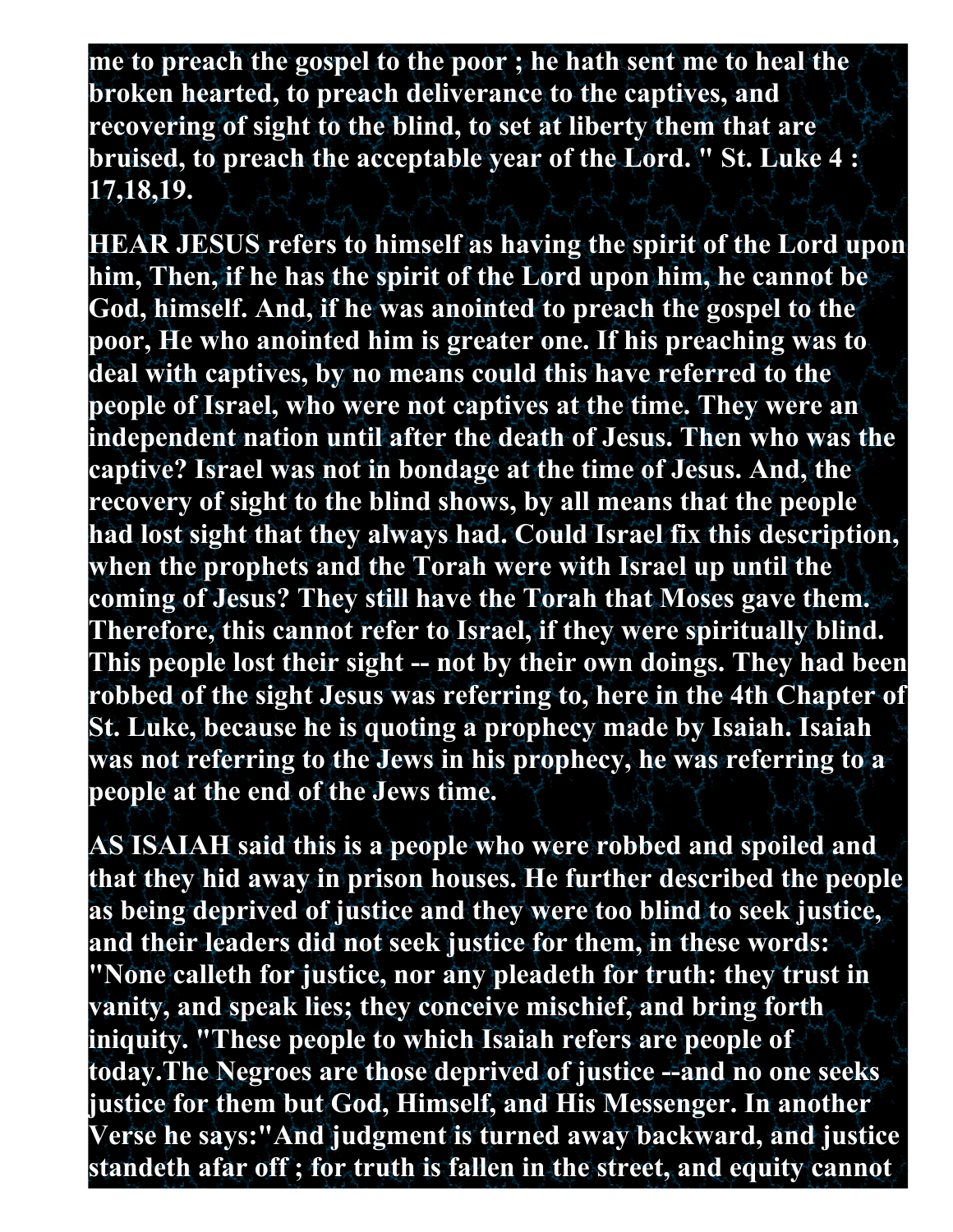#### **enter.**

**THESE ARE the freedoms that the so - called American Negro is after today -- freedom, justice and equality.This prophecy could not have been fulfilled 2,000 years ago among people who actually were guilty of not giving equal justice and equality. Isaiah 59: 4, 14. "And he began to say unto them, This day is this scripture fulfilled in your ears."It could not be a prophet telling the people that such distant prophecy was fulfilled 2,000 years ago. It could not have been preach the acceptable year of the Lord. St. Luke 4:21.You may ask: What is the acceptable year of the Lord? What does this mean? This means the resurrection year of the mentally dead: that God will accept the mentally dead that in that year, He will bring about a general resurrection of the spiritually dead. Jesus was 2,000 years before this scripture should be fulfilled. The lost sheep, or the socalled American Negro ( Lost and Found members of his people ).could not have been accepted and delivered before today, because the finding and the returning of the lost members of the Black nation ushers in the judgment of the world,as prophesied by Abraham, that the Lord will bring again thy seed. Gen. 15:13,14. And in the parable made by Jesus concerning the prodigal son. St.Luke 25: 12,32.**

**JESUS wasn't the resurrector of a mentally dead people. Nor was he the resurrector of the symbolic lost sheep.**

**JESUS was not the resurrector of a mentally dead people. Nor was he God, Himself. And, the scripture's prophecy woven around his name is not referring to that prophet of the past.**

**It refers to a future Jesus and Saviour, coming in the end of the world.There is no such thing as reincarnation of Jesus 2,000 years ago.But,it means one coming to do that which Jesus wanted to do 2,000 years ago. In John 17:1-- Jesus':"The hour is come" What hour does Jesus refer to? ( It could not have referred to the Judgment of his enemies. ) Does it refer to Jesus' death ( more likely**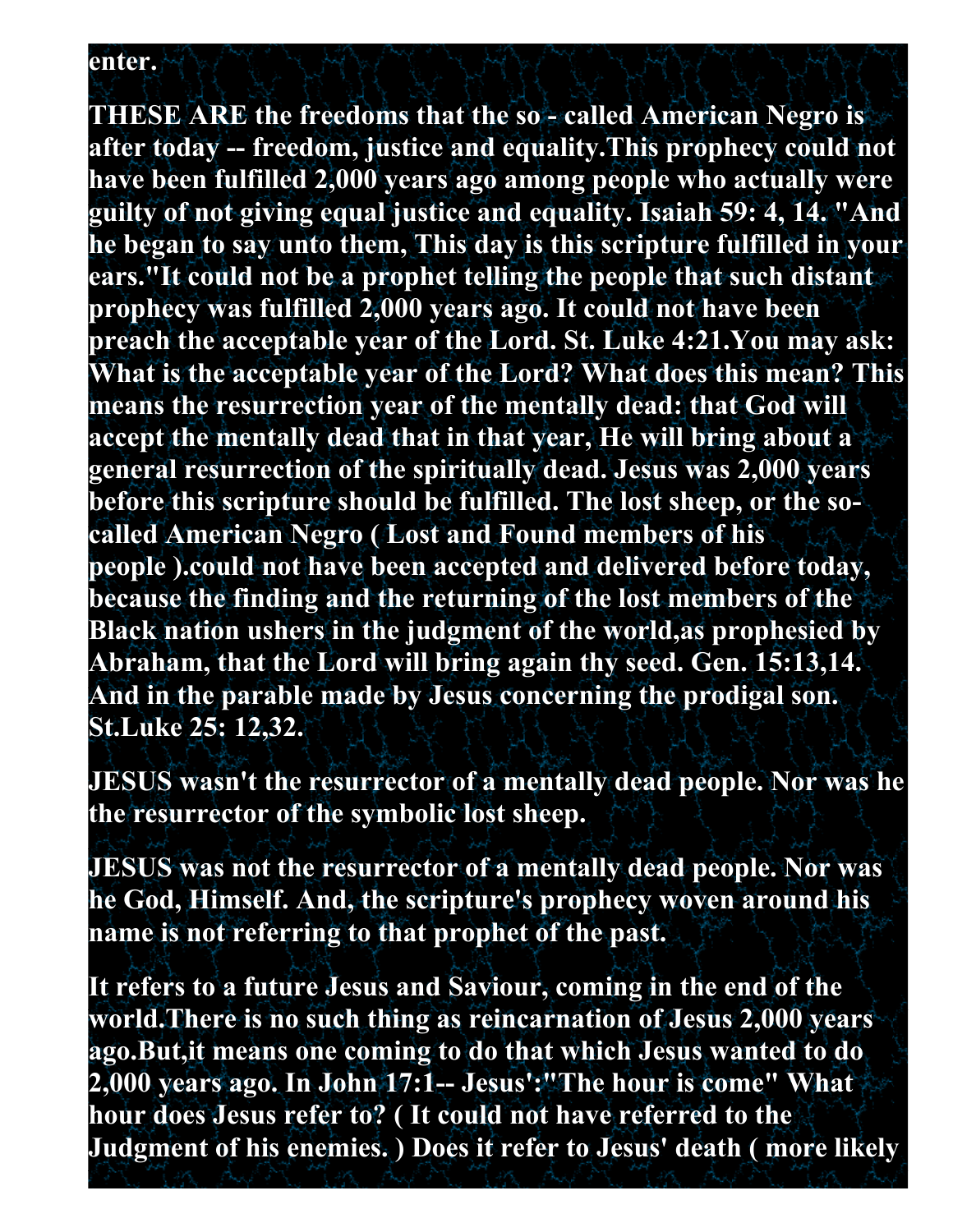**his death ) or to the doom of his enemies? Or does it refer to a victory ( if a victory,where was it won? ) An accomplishment to his mission? ( His mission to convert the Jews was not accomplished. )** 

**"GLORIFY Thy Son, that Thy Son also may glorify Thee." ( Here the demand for glorification is on condition that God glorify the Son first and the Son will glorify (or the father. ) Here also it is made clear that without the glorification of the Son there could be none for the Father. The language used in the first verse of John 17 can easily be taken as one speaking of someone other than himself. If referring to self --the words: "Glory Me Thy Son." The second is contrary to verses 8, 9, 12, for as he says in the second verse --As Thou has given him ( not me ) power over flesh, (which flesh?--not the Jews ) that he (not self ) should give eternal life to as many as Thou hast given him"( Not the word: to me.) In John 17: 24 these words are used -- "Father, I will that they also,whom Thou hast given Me" ( Here it is made clear one is speaking of self ( me.) But how did the mix - up of English come about.**

**I ONLY want to show that Jesus was only a prophet. Was Jesus the "Bread of life" of 2,000 years ago? John 6:48 - - "I am that Bread of life."Was Jesus the "Son of man,"of whom he prophesied in Matt. 25:30,31? What is that bread of life? He said in John 6:50 -- "This is the bread which cometh down from heaven, that a man may eat thereof, and not die."If we are to get the understanding from these words that he is referring to the "truth" as being the bread of life - they do not lead us to believe that it was the truth which he is classifying as the bread of life. Because John 6:50 says: "I am the living bread, he shall live forever ; and the that I will give is my flesh, which I will give for the life of the world." This it is to be taken as a spiritual reference ( truth ) then why make it physical ( flesh ). ? John 6:53 affirms John 6:51, as meaning his flesh. It reads like this: "Except ye eat the flesh of the Son of man, and drink his blood, ye have no life in you."Then he says, John :54, 55 -- "Whoso eateth my flesh and drinketh my blood, hath eternal life; and I will raise him at the last day. For my flesh is meat indeed, and my blood is drink**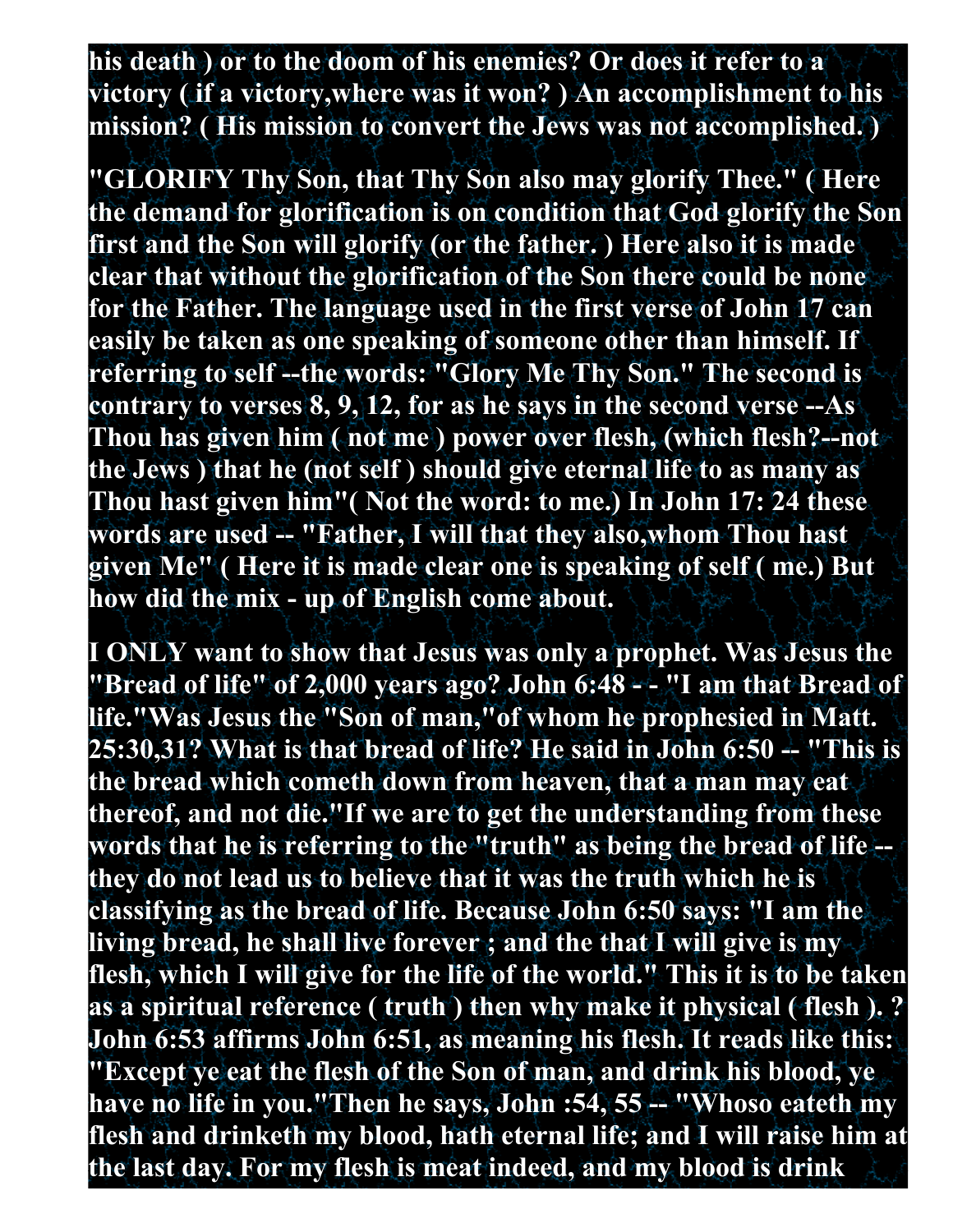**indeed." John :56 shows that he continues to mean flesh --the same as in John 6:56 -- "He that eateth my flesh --and drinketh my blood , dwelleth in me, and I in him." No people ate the flesh of Jesus or drank his blood while he was here. Why should the scripture be distorted and make the reader believe that he is actually referring to the eating of the flesh of man ? And the reader now has to make his own explanation, as the Jews did not actually eat the flesh or drink the blood of Jesus.**

**Again, John 6:57, Jesus confesses that he himself depended upon God --that he was sent that he was not God ,Himself. Then he says in the same verse, "so he that eateth me, even he shall live by me."**

**To say that Jesus is God is an ignorant way of preaching the truth. John 6:58 mentions, "not as your fathers did eat manna and are dead."And how many of his disciples do we see alive today from eating Jesus' flesh 2,000 years ago? If they mean the bread of truth it is clear to the reader that flesh and blood were not meant. He makes it clear in John 6:55 "For my flesh is meat. indeed and my blood is drink indeed." In John 6:56, he says that we must first eat his flesh and drink his blood. In Matt. 4:4 he says, " -- Man shall not live by bread alone, but by every word that proceedeth out of the mouth of God." The Bible, as I have always taught,is very questionable when it gets down to what the scholars say.** 

**The text of the Bible is presented in such a way that the scholars of the Bible will answer its distorted reading by saying it means thus and thus. But he does not make its meaning clear. However, he continually writes it so that it could be easily condemned.** 

**John 6:62 reads: "What if ye shall see the Son of man ascend up where he was before?" This is questionable. Is he referring to himself in this verse or to one to come? Jesus was born in Palestine. He prophesied of the coming of the Son of man in Matt. 24:30,31: --"and they shall see the Son of man coming in the clouds of Heaven with the power and great glory." Here Jesus prophesied of the**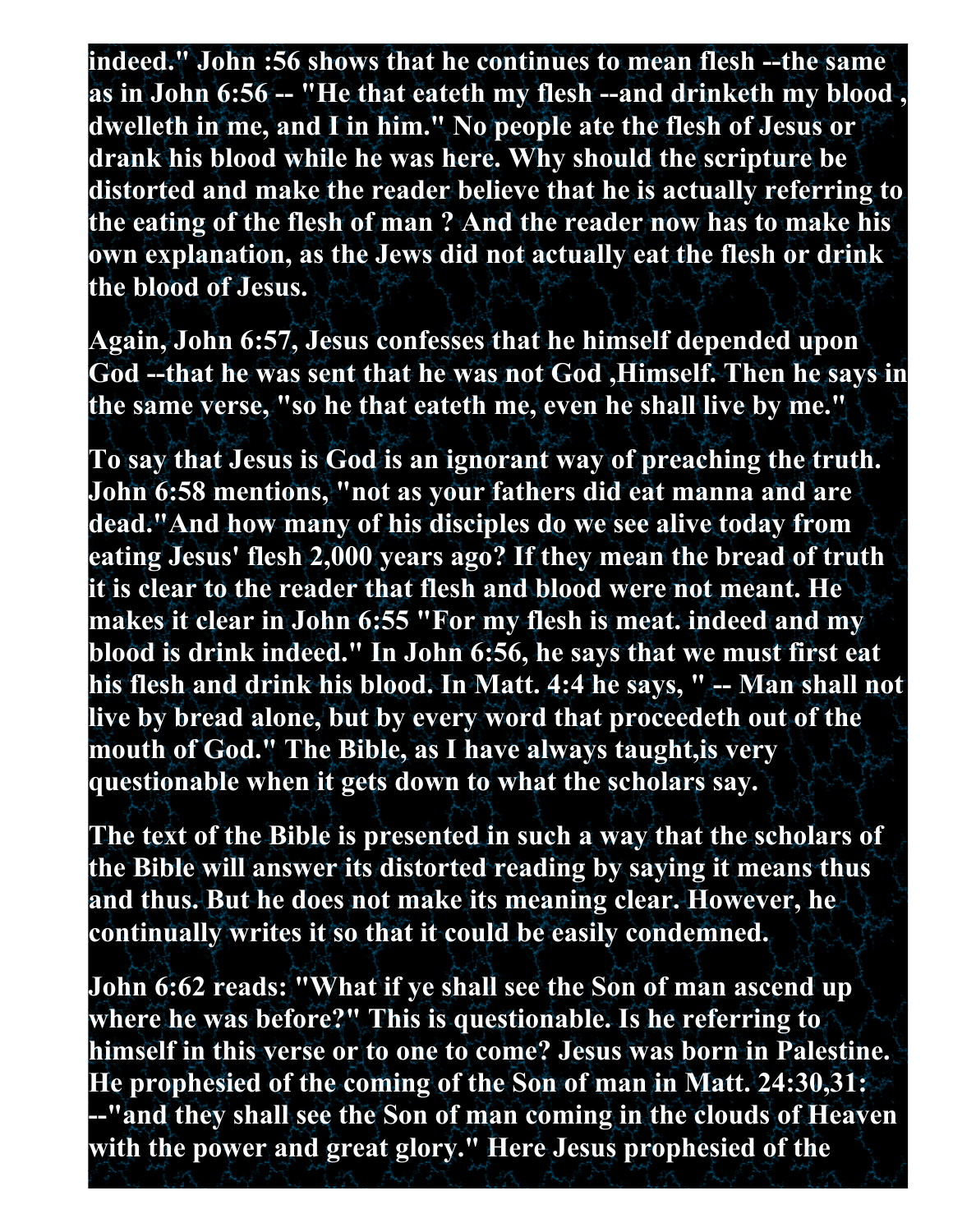**coming of the Son of man and not the coming of himself. He shows that he is prophesying of another other than himself. Matt. 24:31": "-and he shall send his angels." The scriptural readers of my people have been making this mistake ever since the white man allowed him to read about it. They taught them that when Jesus was prophesying of the coming of God that he was prophesying of himself as God. They also mentioned other work of the Last Messenger which is prophesied in Malachi and Revelation under the similitude of "lamb" to be the Jesus of 2,000 years ago -- which is wrong.** 

**When a prophet prophesies of one coming after him, he cannot be referring to himself. Nor can we take it to be the last one, as it was with Muhammad who prophesied of prophets coming one every century -- in his Hadith. Neither of these prophets should be taken for the prophet in the general resurrection of the dead. If they had been referring to themselves, they would have been condemning the Word of God in the Bible and Holy Qur'an.** 

**Allah, in His Holy Qur'an says that He does not make any man to live forever. The proof of this is that we do not see the prophets of the past walking around here. Jesus, himself, is like all the others who went before him. They are dead and they will not return. This is a misconstruction on the part of the theologians. They seemed to have in mind to hide the true meaning under similitude. Again, I quote Matt. 25:31 corresponds with Matt, 25::31- that it is a certainty that the Son of man will come. Matt.25:32: "-And before him shall be gathered all nations: and he shall separate them one from another, as a shepherd divideth his sheep from the goats."**

**No place in this verse does Jesus refer to himself as coming. He is prophesying of the coming of someone else whom he calls the Son of man - whom I have made clear to you in previous articles refers to One who is partially a son of the white race and partially a son of the black race, in order that he could deal justly towards the two races. His color being similar to white people make it possible for**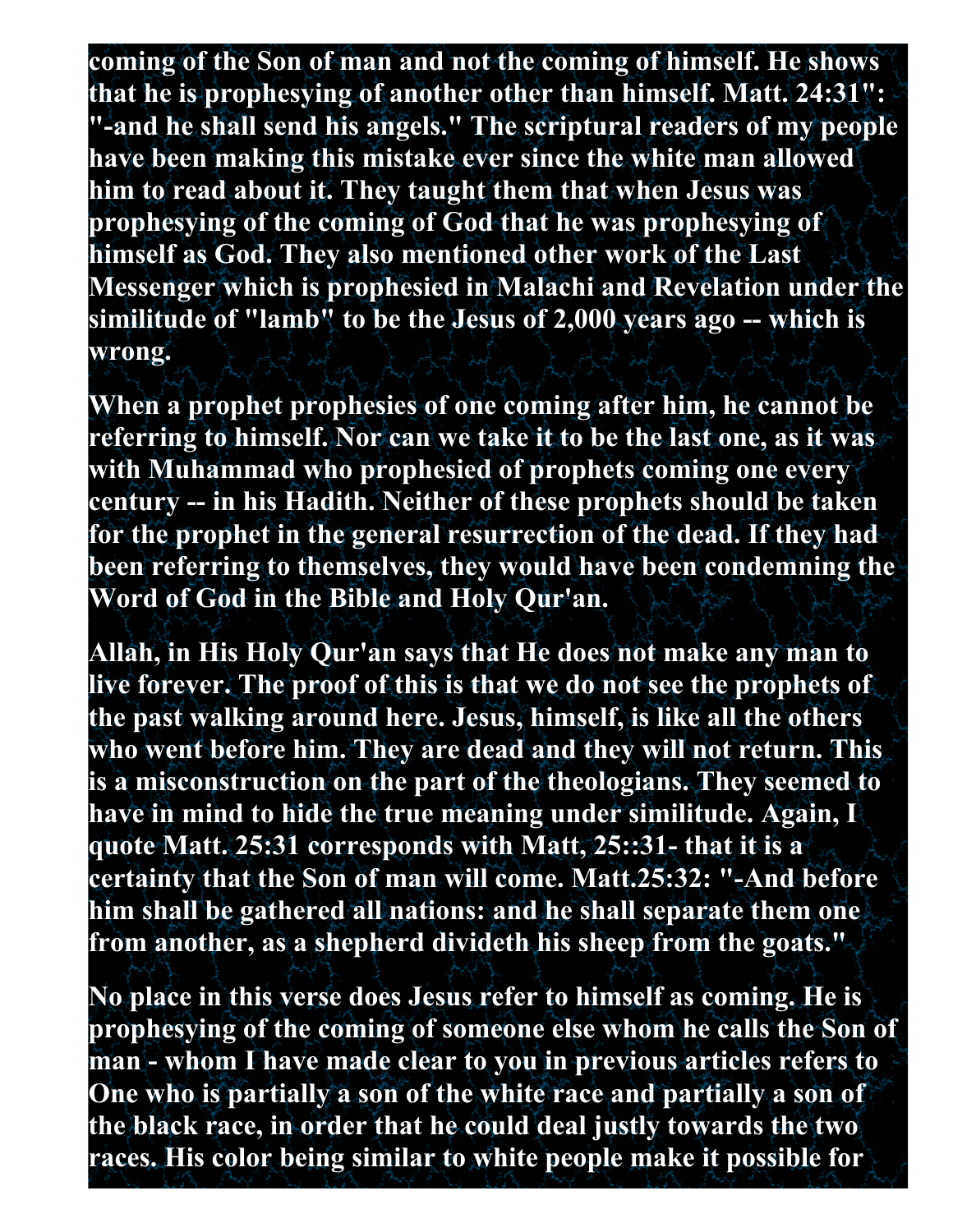**him to get among them, since his mother was one of them - but his father was not. Therefore, the black man claims him- and not the white race - to be of their flesh and blood -although he is part of the two, the male carries the seed.** 

**Therefore, we call the male the father - and hee is the father. In the beginning, the male was the father of us all. That is the way we are all from the God - meaning he is the father of all life- of all creation. This history of Jesus that the white man teaches the black man- that he had a miraculous birth ( without the agency of a male of flesh and blood ) -is used to cause misunderstanding of the truth of the physical birth and death of Jesus.** 

**BEING SLAVES who could not read nor write, and kept in this condition ( non-educated ) for over 300 years, made our fathers ignorant to the knowledge of the theology ( the true meaning ) of the Bible; but, today, God has appeared in the Person of Master Fard Muhammad, to Whom praise is due forever, to teach us this lost knowledge of the truth. The white people are continually - trying to keep the so- called Negro blind, deaf, and dumb, by preaching Jesus as being God, Himself, and that he died for the world of their evil kind. Meanwhile, they are at their wit's end today trying to find peace for their troubled hearts. They are charged with killing the righteous and the prophets of God, because of their hatred for the truth and righteousness, which these prophets preached among them. They are the same today,as they were yesterday. They still hate the righteous, and one missioned as a Messenger from God. They seek the death of the righteous.**

**THE 9TH verse of the 17th Chapter of St. John,gives the lie to Jesus giving lie for the wicked world of white mankind. He did not even pray for the evil world - not to say that he gave his life for them. But his prayer was only for those whom he converted: that god keep them in the way of righteousness and out of the wickedness of the wicked world of the Caucasian. I quote his words: "I pray not for the world, but for them which thou hast given me; for they are**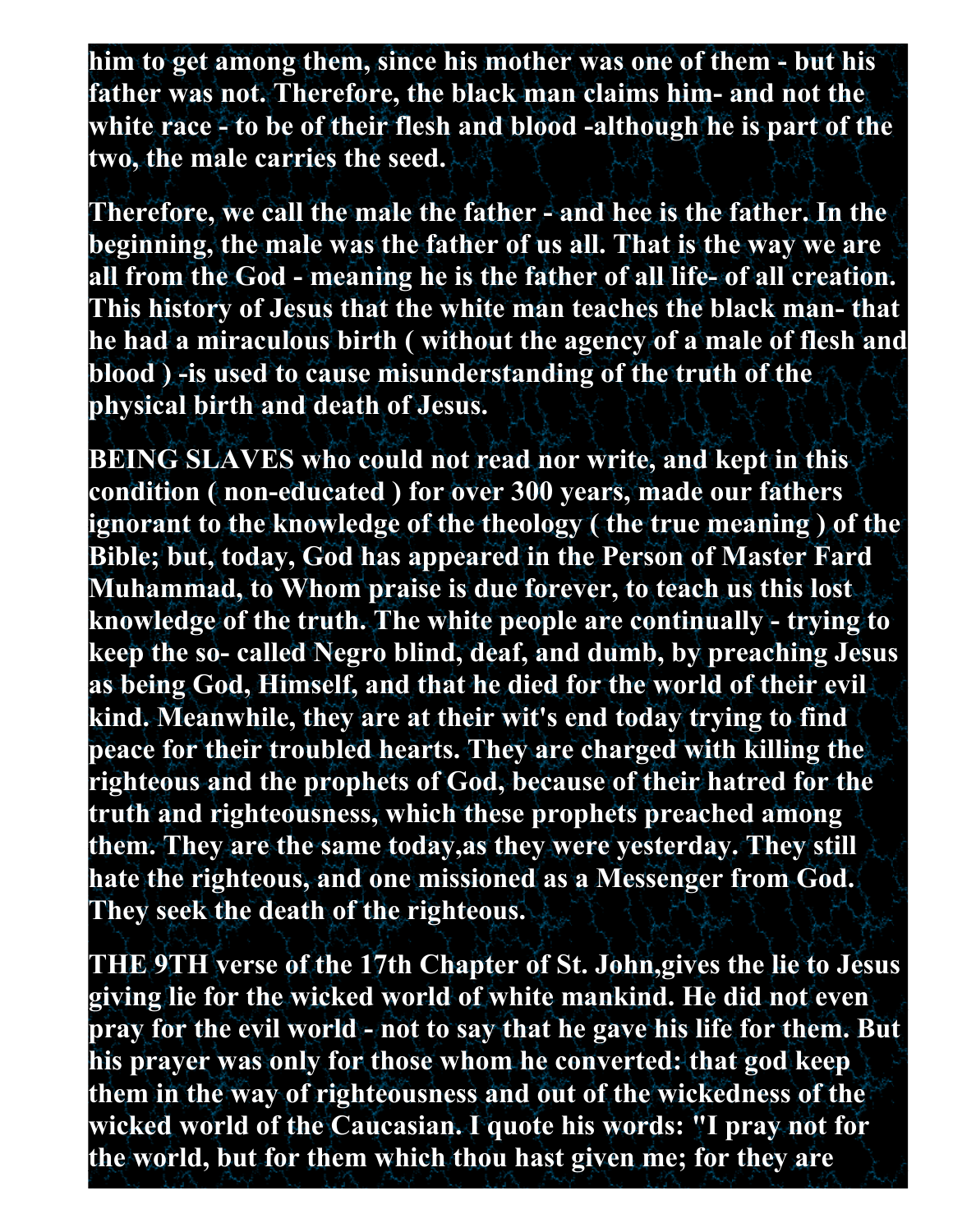**thine.And all mine are thine, and thine are mine ; and I am glorified in them" ( 9 and 10th verses of the same chapter ) If Jesus did not pray for the wicked world, how can we say he so loved the world that he gave his life of the world? The 11th verse says, and I quote: "And now I am no more in the world, "meaning the world of evil people that he was trying to convert. "But these are in the world, and I come to thee" - meaning he dies like every man and returns to his Maker.**

**IN THE 18th verse of the same Chapter, he still repeats this - that he was sent and not come of himself, in these words: "As thou hast sent me into the world, even so have I also sent them into the world." He continues in this prayer, putting himself entirely upon his sender. This is the blindness with which the white man has blinded the black, leaving him alone to understand the scripture face value as he reads it. The Revelation of St. John 1: 11, I quote "I am Alpha and Omega,the first and the last." They refer to Jesus as saying this on his return from death. The same thing is being preached now, from the coming of Allah, in the Person of Master Fard Muhammad, that He is the First, and He is the Last. Here the words have two meaning,and times and places. In the time of Jesus, who was from the Black Nation, of whom the scripture teaches was a Jew, but a Jew is not an original people, therefore these words apply to a member of the Aboriginal people of the earth -that they are first in human form.** 

**THE ARE the same words used by Master Fard Muhammad, to Whom praises are due forever, but having two meaning, number one,He is One and part of the Black Nation,which is the first and the last.Secondly, the words mean that: I am the First God,and Saviour and Friend of yours -and,the Last God, saviour, and Friend to you ( the Lost Found so-called American Negroes. )**

**The 18th verse of the 1st Chapter of the Revelation of St. John reads like this:"I am he that liveth,and was dead;and ,behold, I am alive for ever more, " This does not refer now to the God, but refers to**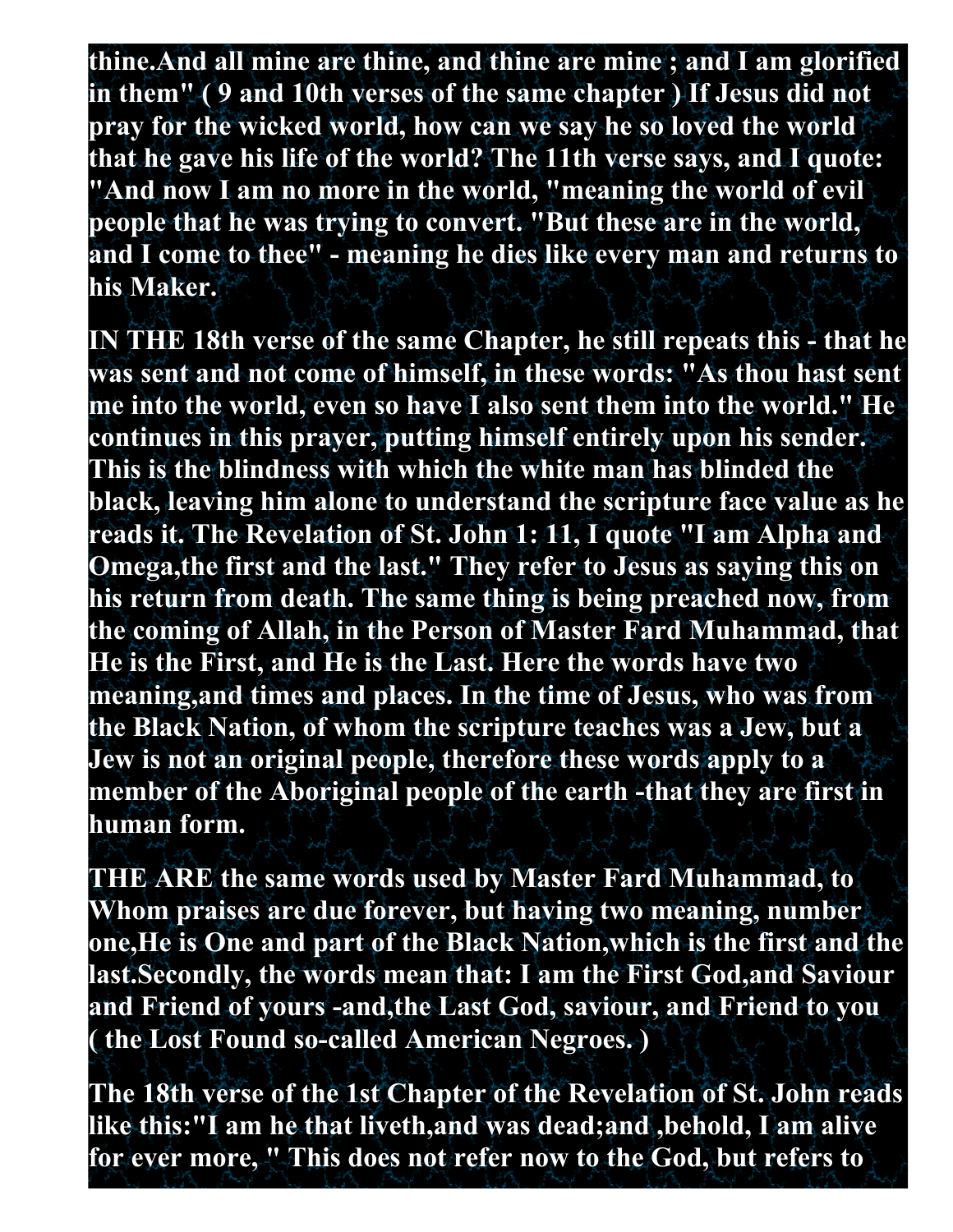**one of the mentally dead Negroes, who had been dead to the knowledge of truth and self and God -and now has been brought to life ( Knowledge ),and, has now been given authority over mental death in these words: "and have the keys of hell and of death.** 

**The Keys mean authority and wisdom of how to execute the authority .... "of hell" means the condition of the people of his, in hell, under a people who had killed them mentally. This key he says, and I quote "... and of death" does not mean the natural, literal death that comes to everyone,but it means that this key of authority and enlightenment would destroy the death of ignorance and the mental death of the people of God, in hell. Not a burning, literal fiery hell, as the reader may think, but a hell of condition of life being deprive of the essential things of life.** 

**NEVER TAKE THIS prophecy as being of Jesus of 2,000 years ago When a man understands the word of God spoken through the mouth of prophets, he is safe form being deceived by the arch deceiver (the devil ). There is no such thing as a return of physical flesh and blood and bone from its physical death. This is against the law of God, in which He has made us. Jesus was only a prophet. 4:171- "O People of the Book, exceed not the limits of your religion nor speak anything about Allah, but the truth. The Messiah, Jesus son of Mary, is only a messenger of Allah and his word which He communicated to Mary and a mercy from Him. So believe in Allah and His messengers.And say not,Three. Desist, it is better for you.**

**ALLAH IS only one God. Far be it from His glory to have a son. To Him belongs whatever is in the heavens and whatever is in the earth. And sufficient is Allah as having charge of affairs. " Here, it is made clear that Jesus was only a prophet, as the Bible teaches that he was only a prophet, in what we have of history of Jesus in the Bible. In the 172nd verse of the same Chapter 4, it clears Jesus, himself of not teaching the people that he was God and not a messenger of God. " The Messiah disdains not to be a servant of Allah, nor do the angels who are near to Him. And whoever disdains His service and is**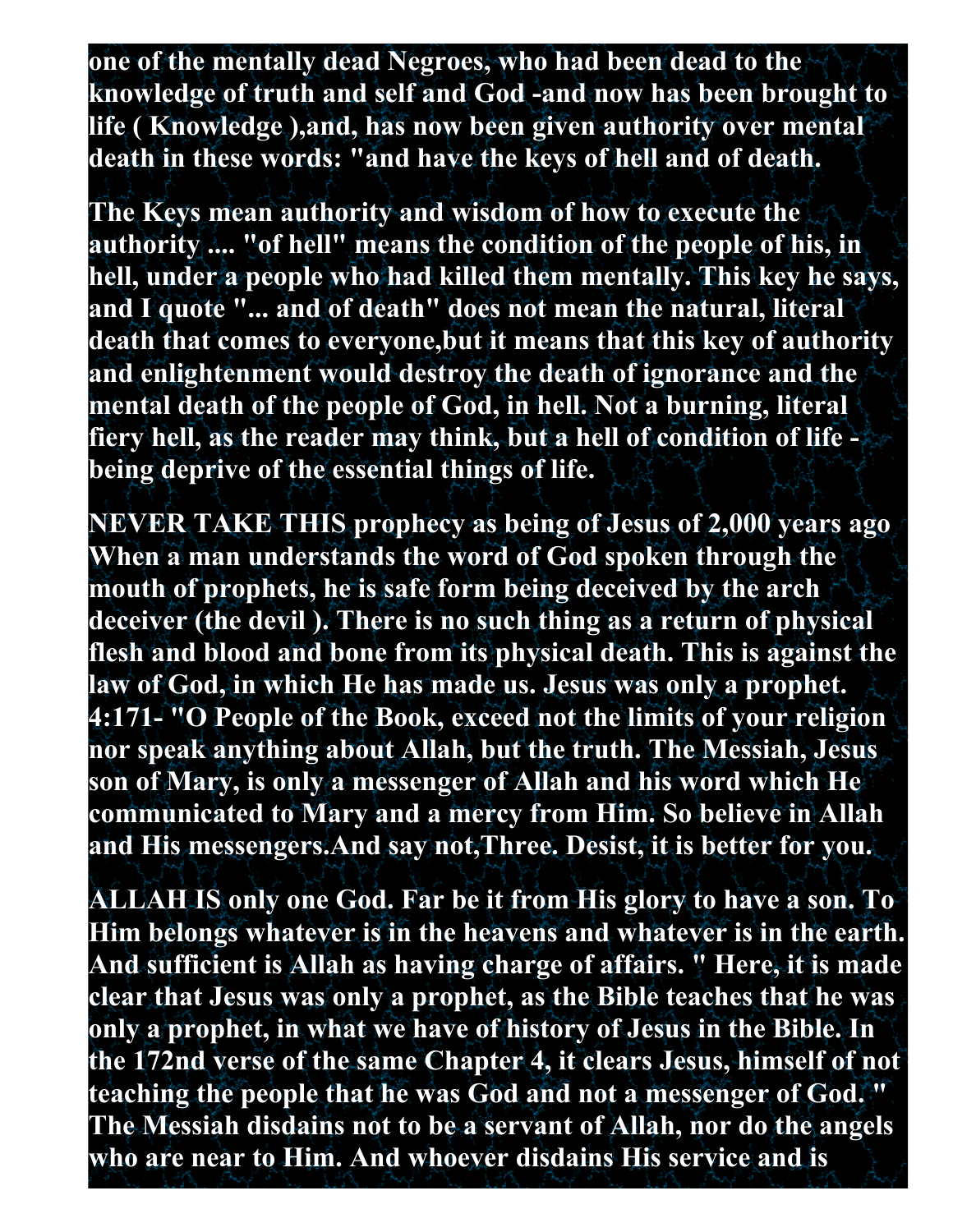**proud, He will gather them all together to Himself." Here, Jesus makes it clear that he was only a prophet. Note:Jesus was called the Messiah of the Christ. Neither one of these names belonged to Jesus of 2,000 years ago, due to their meanings.**

**TAKE, FOR instance, the name Christ. It is a name or attribute belonging to the son of Man that Jesus prophesied of coming in the last days. It is the attribute of the One coming to crush or to destroy the wicked world. Messiah and Christ are names given to the expected One that will usher in the Judgment ( the resurrection of the dead in the last days.) This, Jesus did not do in his day and timeand could not do in his day and time, because it was not the time of the resurrection of the dead. Allah has taught me that these scriptures do not belong to the Jesus of 2,000 years ago.**

**Even the imagery or ideals of some of the scholars on Islam is that Jesus did not die in Palestine, but died in Kashmir, because of an old grave the people of Kashmir said was the grave of a prophet who came - or one they though was a prophet - who came from the west and died there. This is contrary to the teaching of God and the Gospel ( scripture ) of Jesus, which claimed he died not. Allah taught me that he did not on the cross, but he was killed on the streets of Jerusalem by a deputy sheriff at that time. The deputy sheriff brought death to Jesus by stabbing him through the heart, and the sword pierced all the way though into the timber or board that he was against, when he gave up his life to the deputy, to take it away instantly because the Jews wanted to torture him.** 

**THE BIBLE says that the soldier speared him through the heart ( ST. John 19: 34 ). The soldier brought death so instantly to Jesus, that it left him looking like a crucifix against the wall of a vacant store.The deputy sheriff demanded him to stretch forth his hands and arms as any man, or authorized officer,when they are about to arrest, rob,or kill you. They demand your hands up so that you will not use them against their intended work. Jesus' death was so instant, the Savior and God, Who Came in the Person of Master**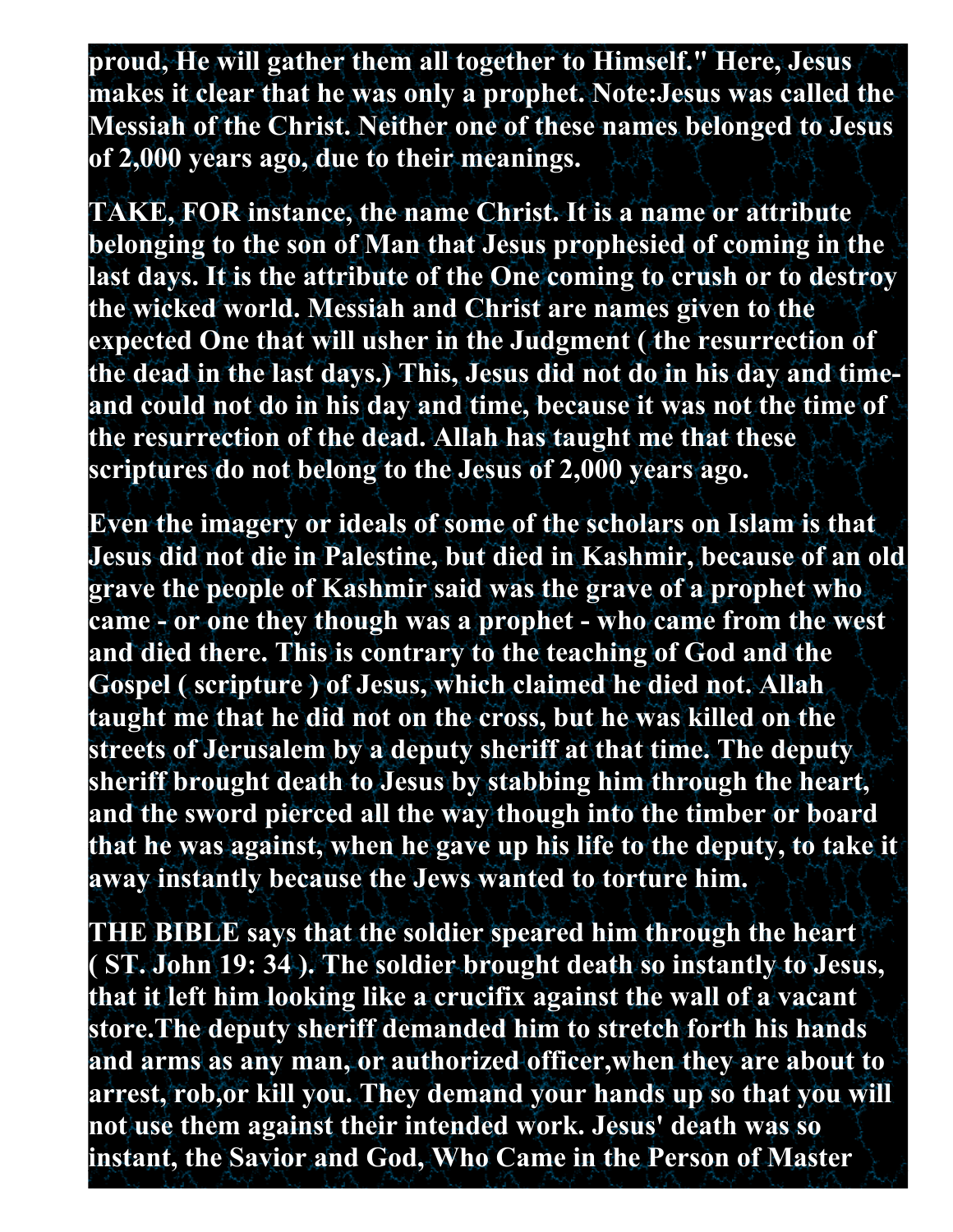**Fard Muhammad, taught me, that the blood stopped circulating in his veins that instant also. Therefore, his body was chilled so quickly by death, that his hands and arms were left stretched in the same position that the soldier demanded him to make.There is no such thing - as Jesus was not killed and put to death in Palestine. He was most surely killed in Jerusalem.**

**Many of the Arabs Scholars believe in miraculous things, and wish to make their understanding of Jesus' history and death to correspond with their belief in a God that is not man. But, in every respect, the Holy Qur'an teaches us of Jesus' history, makes him nothing but a prophet. And, if we believe God is something other than man ( an unnatural something ), we have to prove it. Therefore, the law of nature will not let us make God something other than man. Jesus could be no more than a prophet according to the Bible and Holy Qur'an concerning his ministry and teaching as you have learned from this writing and from the scriptures mentioned. There is much more that you can read, yourself. What I have mentioned to you gives you better understanding of how to understand the history of Jesus in the light of a prophet and not in the light of the God, Whom he so beautifully said had sent him. In his own words he confessed that he had not come of himself, but that he was sent.** 

**THOSE OF us who hope to see him come to life and guide us though the resurrection are gravely mistaking the scriptures and the history taught of Jesus. Let us face the truth and believe the truth and speak the truth. The Holy Qur'an makes him only a prophet.The Bible also, teaches us he was only a prophet. Other people have made us believe that he was God Himself and that he was not sent. --That he was incapable of dying -- but did die...that God will forgive Israel and that Israel will be reconciled to God as a people of righteousness. This is wrong. I am sure that if you study his history you will find that he did not say that he would die for Israel. Israel , by nature, was made wicked by their father, Yakub.**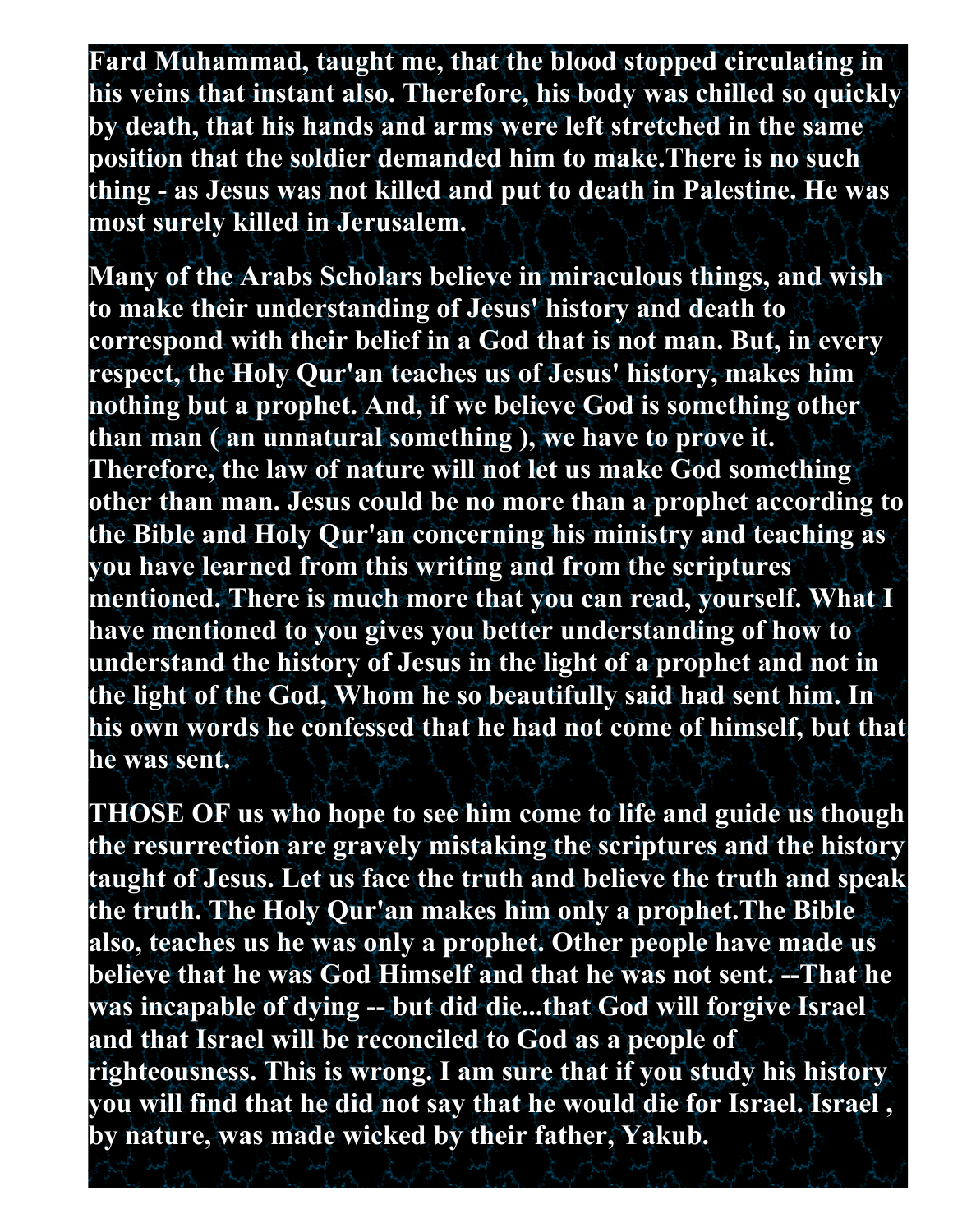**It would have been a foolish death for the Jesus to make, as we see today, that God's natural law is against anyone who goes against his law and will not submit to His Will --as the white race has done for the past 6,000 years.** 

**ONLY a few white people who because of their belief or faith in the truth of entire submission to the Will of God ( Islam ) have been promised by God, Himself, the salvation of a prolonged life through the resurrection and after the resurrection as a reward for their belief and their attempts to live the life of the Muslim. Yet, by nature, they are not one of the righteous. There are some here and there around us and in a country such as Europe who are trying to practice Islam. They will be rewarded for it. Their reward will be to live through the resurrection of us, the mentally dead, Lost and Found Members of our Nation.**

**THE HOLY QUR'AN says that Jesus came in fulfillment of prophecy. Chap.4:171,652.He was granted revelation, Chap 2:87,; Chap.5:110. I quote Chap.5:171."O people of the Book,exceed not the limits in your religion nor speak anything about Allah, but the truth. Jesus, the son of Mary, is only a messenger of Allah and His word which He communicated to Mary and a mercy from Him. So believe in Allah and His messengers And say not Three....Desist, it is better for you. Allah is only one God. Far ne it from His glory to have a son. To Him belongs whatever is in the heavens and whatever is in the earth. And sufficient is Allah as having charge of affairs."** 

**Chap. 5:172 "Jesus disdains not to be a servant of Allah, nor do the angels who are near to Him. And whoever disdains His service and is proud, he will gather them all together to Himself."** 

**WE WHO think about the way the natural laws work among us, can by no means justify our belief in what has been taught to us concerning the birth,death and resurrection of Jesus. It is contrary to the law in which nature creates flesh, blood and bone. Jesus was created under the same law. Jesus was born and died under the**